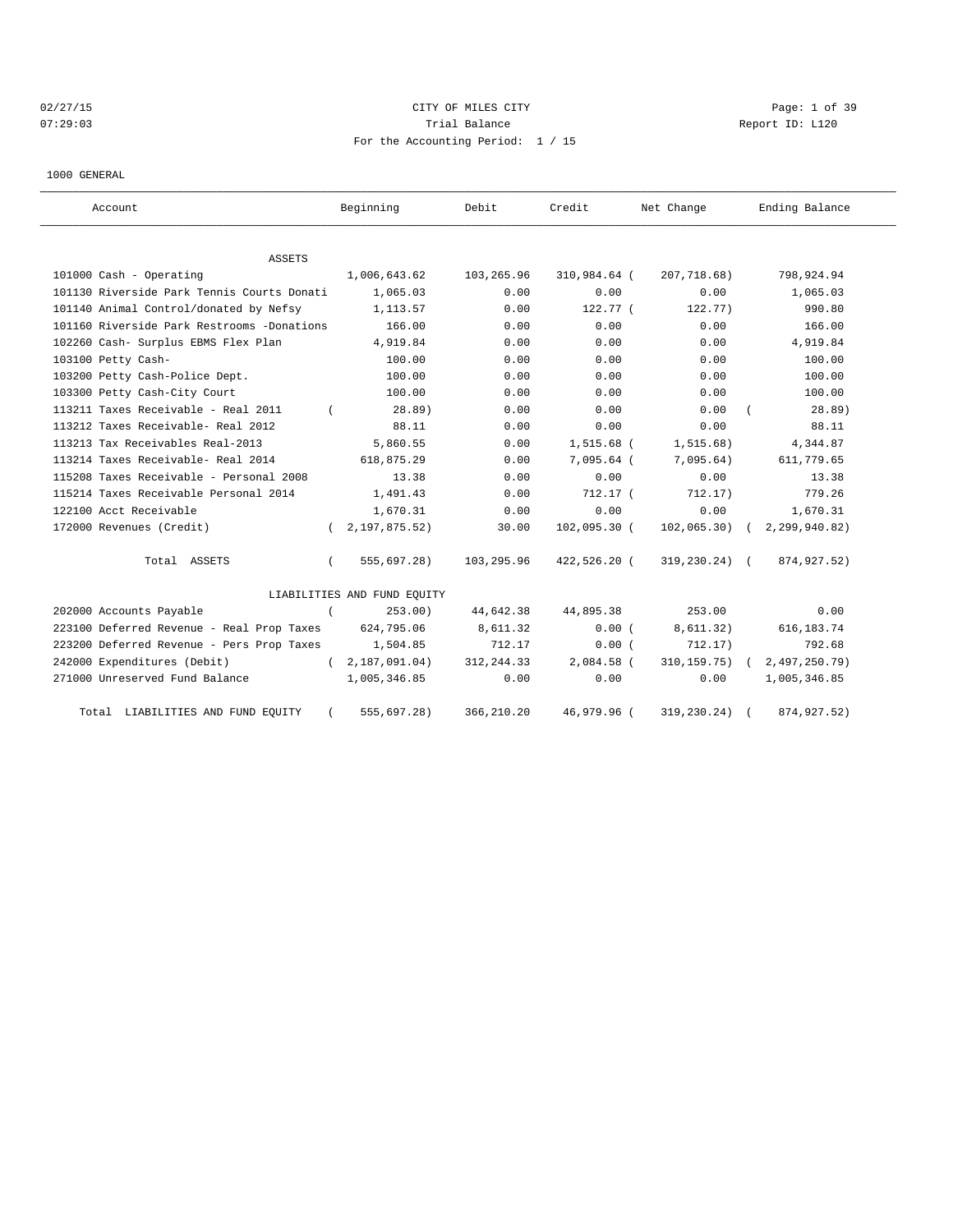#### 02/27/15 CITY OF MILES CITY Page: 2 of 39 07:29:03 Trial Balance Report ID: L120 For the Accounting Period: 1 / 15

#### 2220 LIBRARY

| Account                                    | Beginning                   | Debit      | Credit       | Net Change      | Ending Balance |
|--------------------------------------------|-----------------------------|------------|--------------|-----------------|----------------|
|                                            |                             |            |              |                 |                |
| ASSETS                                     |                             |            |              |                 |                |
| 101000 Cash - Operating                    | 734.65                      | 24, 273.05 | 25,770.81 (  | 1,497.76) (     | 763.11)        |
| 101032 Cash- Library Board of Trustees Mul | 18,935.77                   | 0.00       | 0.00         | 0.00            | 18,935.77      |
| 103000 Petty Cash                          | 75.00                       | 0.00       | 0.00         | 0.00            | 75.00          |
| 172000 Revenues (Credit)                   | 148,518.64)                 | 0.00       | 24,273.05 (  | $24, 273, 05$ ( | 172,791.69)    |
| Total ASSETS                               | 128,773.22)                 | 24, 273.05 | 50,043.86 (  | 25,770.81) (    | 154,544.03)    |
|                                            | LIABILITIES AND FUND EQUITY |            |              |                 |                |
| 202000 Accounts Payable                    | 0.00                        | 2,060.05   | 2,060.05     | 0.00            | 0.00           |
| 242000 Expenditures (Debit)                | 162,983.57)<br>$\left($     | 25,770.81  | 0.00(        | 25,770.81) (    | 188,754.38)    |
| 271000 Unreserved Fund Balance             | 34, 210.35                  | 0.00       | 0.00         | 0.00            | 34, 210.35     |
| LIABILITIES AND FUND EQUITY<br>Total       | 128,773.22)                 | 27,830.86  | $2,060.05$ ( | 25,770.81) (    | 154,544.03)    |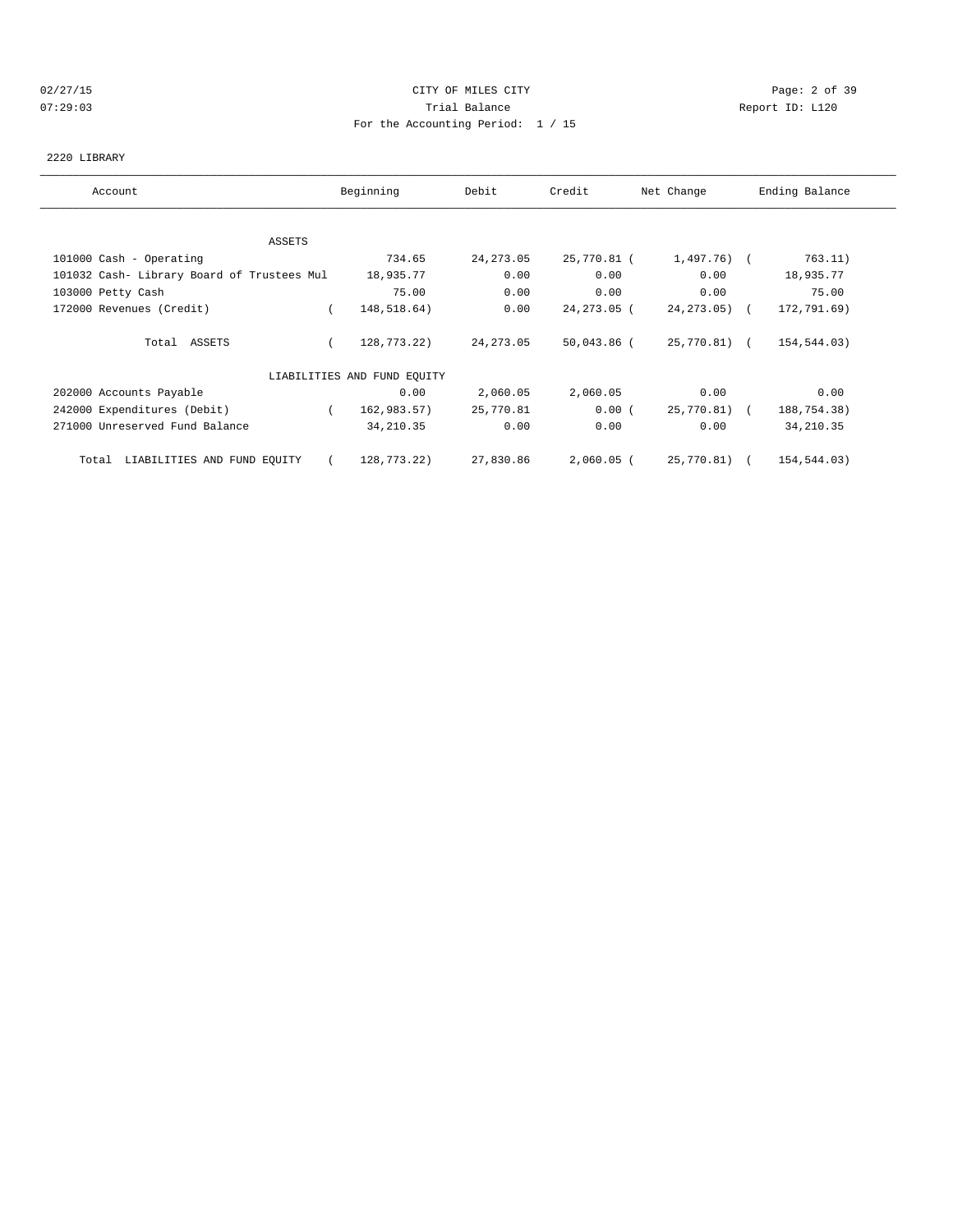## 02/27/15 CITY OF MILES CITY Page: 3 of 39 07:29:03 Trial Balance Report ID: L120 For the Accounting Period: 1 / 15

#### 2260 EMERGENCY DISASTER

| Account                                   | Beginning                   | Debit | Credit   | Net Change | Ending Balance |
|-------------------------------------------|-----------------------------|-------|----------|------------|----------------|
|                                           |                             |       |          |            |                |
| ASSETS                                    |                             |       |          |            |                |
| 101000 Cash - Operating                   | 25.33                       | 2.58  | 0.00     | 2.58       | 27.91          |
| 113211 Taxes Receivable - Real 2011       | 3.46                        | 0.00  | 0.00     | 0.00       | 3.46           |
| 172000 Revenues (Credit)                  | 25.33)                      | 0.00  | $2.58$ ( | $2.58$ (   | 27.91)         |
| Total ASSETS                              | 3.46                        | 2.58  | 2.58     | 0.00       | 3.46           |
|                                           | LIABILITIES AND FUND EQUITY |       |          |            |                |
| 223100 Deferred Revenue - Real Prop Taxes | 3.46                        | 0.00  | 0.00     | 0.00       | 3.46           |
| LIABILITIES AND FUND EQUITY<br>Total      | 3.46                        | 0.00  | 0.00     | 0.00       | 3.46           |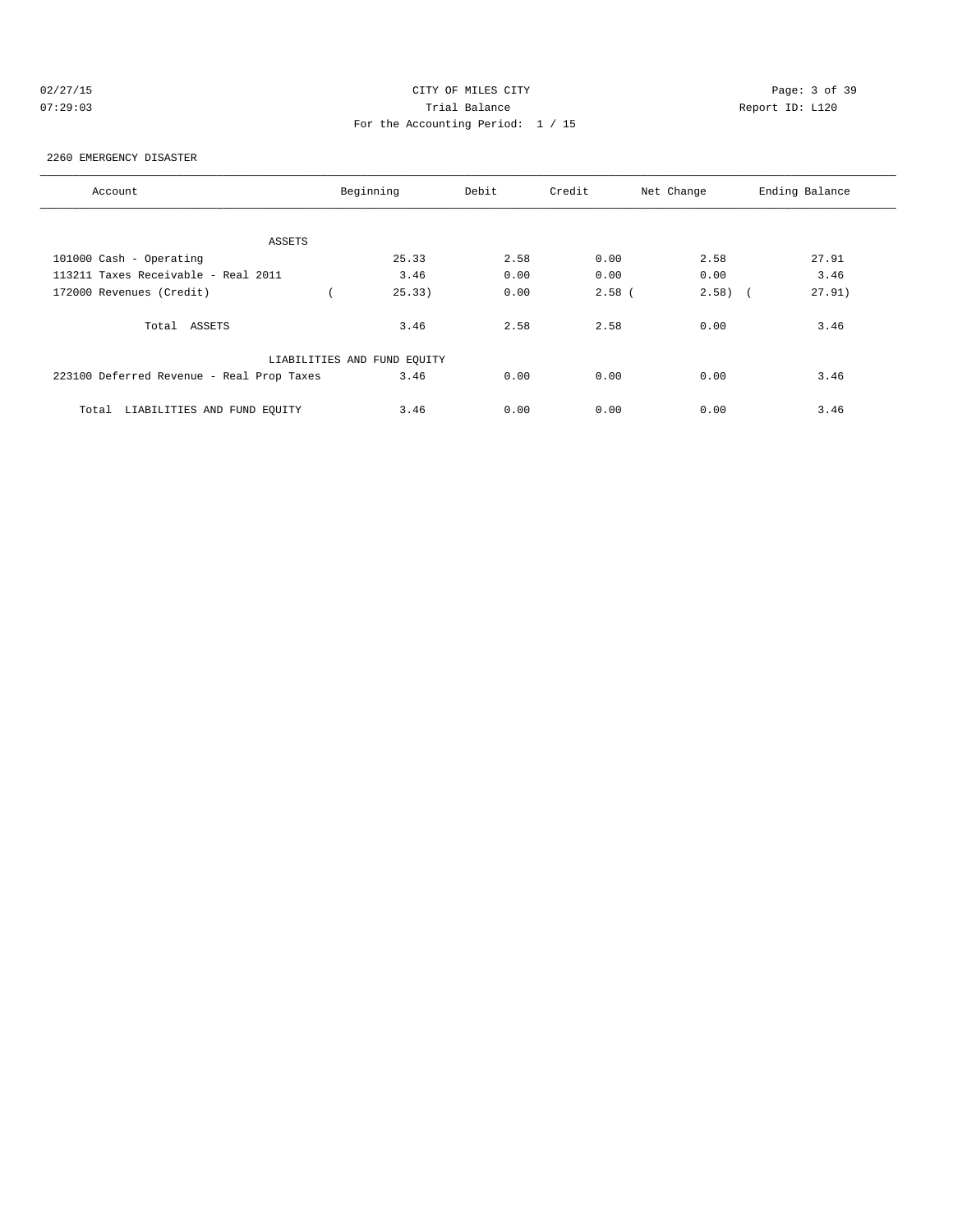## 02/27/15 CITY OF MILES CITY Page: 4 of 39 07:29:03 Trial Balance Report ID: L120 For the Accounting Period: 1 / 15

#### 2270 Health

| Account                              |        | Beginning                   | Debit    | Credit       | Net Change   | Ending Balance |
|--------------------------------------|--------|-----------------------------|----------|--------------|--------------|----------------|
|                                      |        |                             |          |              |              |                |
|                                      | ASSETS |                             |          |              |              |                |
| 101000 Cash - Operating              |        | 39,416.61                   | 255.36   | $2,904.98$ ( | 2,649.62)    | 36,766.99      |
| 172000 Revenues (Credit)             |        | 46, 925.50)                 | 0.00     | 127.68 (     | $127.68$ (   | 47,053.18)     |
| ASSETS<br>Total                      |        | 7,508.89)                   | 255.36   | $3,032.66$ ( | $2,777.30$ ( | 10, 286.19)    |
|                                      |        | LIABILITIES AND FUND EQUITY |          |              |              |                |
| 202000 Accounts Payable              |        | 0.00                        | 2,750.00 | 2,750.00     | 0.00         | 0.00           |
| 242000 Expenditures (Debit)          |        | 19,253.78)                  | 2,904.98 | 127.68 (     | 2,777.30)    | 22,031.08)     |
| 271000 Unreserved Fund Balance       |        | 11,744.89                   | 0.00     | 0.00         | 0.00         | 11,744.89      |
| LIABILITIES AND FUND EQUITY<br>Total |        | 7,508.89                    | 5,654.98 | 2,877.68 (   | 2,777.30)    | 10, 286.19)    |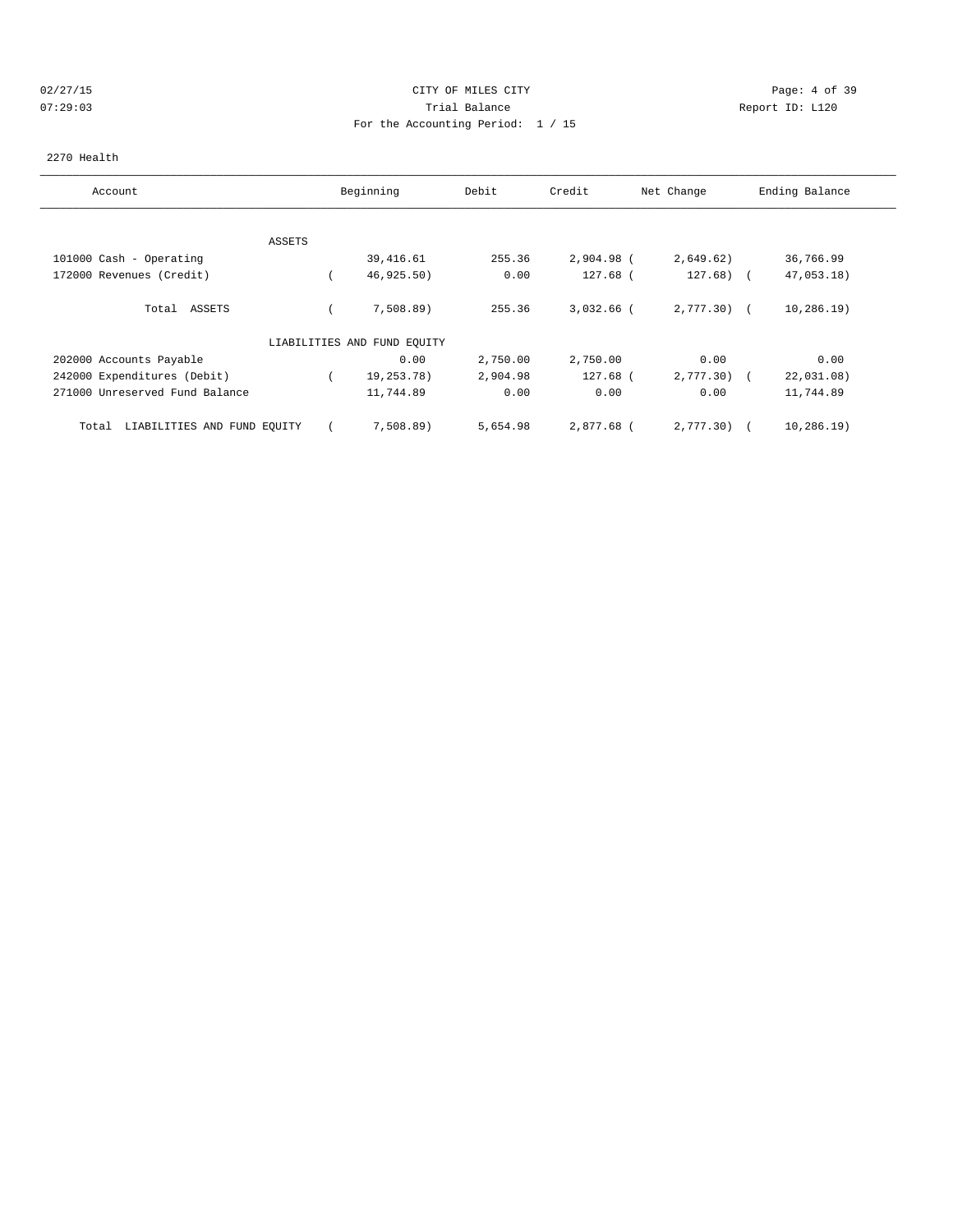## 02/27/15 CITY OF MILES CITY Page: 5 of 39 07:29:03 Trial Balance Report ID: L120 For the Accounting Period: 1 / 15

#### 2350 Local Government/Study Commission

| Account                                   | Beginning                   | Debit    | Credit     | Net Change | Ending Balance |
|-------------------------------------------|-----------------------------|----------|------------|------------|----------------|
|                                           |                             |          |            |            |                |
| ASSETS                                    |                             |          |            |            |                |
| 101000 Cash - Operating                   | 2,342.20                    | 34.15    | 890.30 (   | 856.15)    | 1,486.05       |
| 113214 Taxes Receivable- Real 2014        | 2,978.46                    | 0.00     | $34.15$ (  | 34.15)     | 2,944.31       |
| 172000 Revenues (Credit)                  | 3,855.09                    | 0.00     | $34.15$ (  | $34.15)$ ( | 3,889.24)      |
| Total ASSETS                              | 1,465.57                    | 34.15    | $958.60$ ( | 924.45)    | 541.12         |
|                                           | LIABILITIES AND FUND EQUITY |          |            |            |                |
| 202000 Accounts Payable                   | 0.00                        | 890.30   | 890.30     | 0.00       | 0.00           |
| 223100 Deferred Revenue - Real Prop Taxes | 2,978.46                    | 34.15    | 0.00(      | 34.15)     | 2,944.31       |
| 242000 Expenditures (Debit)               | 1,512.89)                   | 890.30   | 0.00(      | 890.30) (  | 2,403.19       |
| Total LIABILITIES AND FUND EQUITY         | 1,465.57                    | 1,814.75 | 890.30(    | 924.45)    | 541.12         |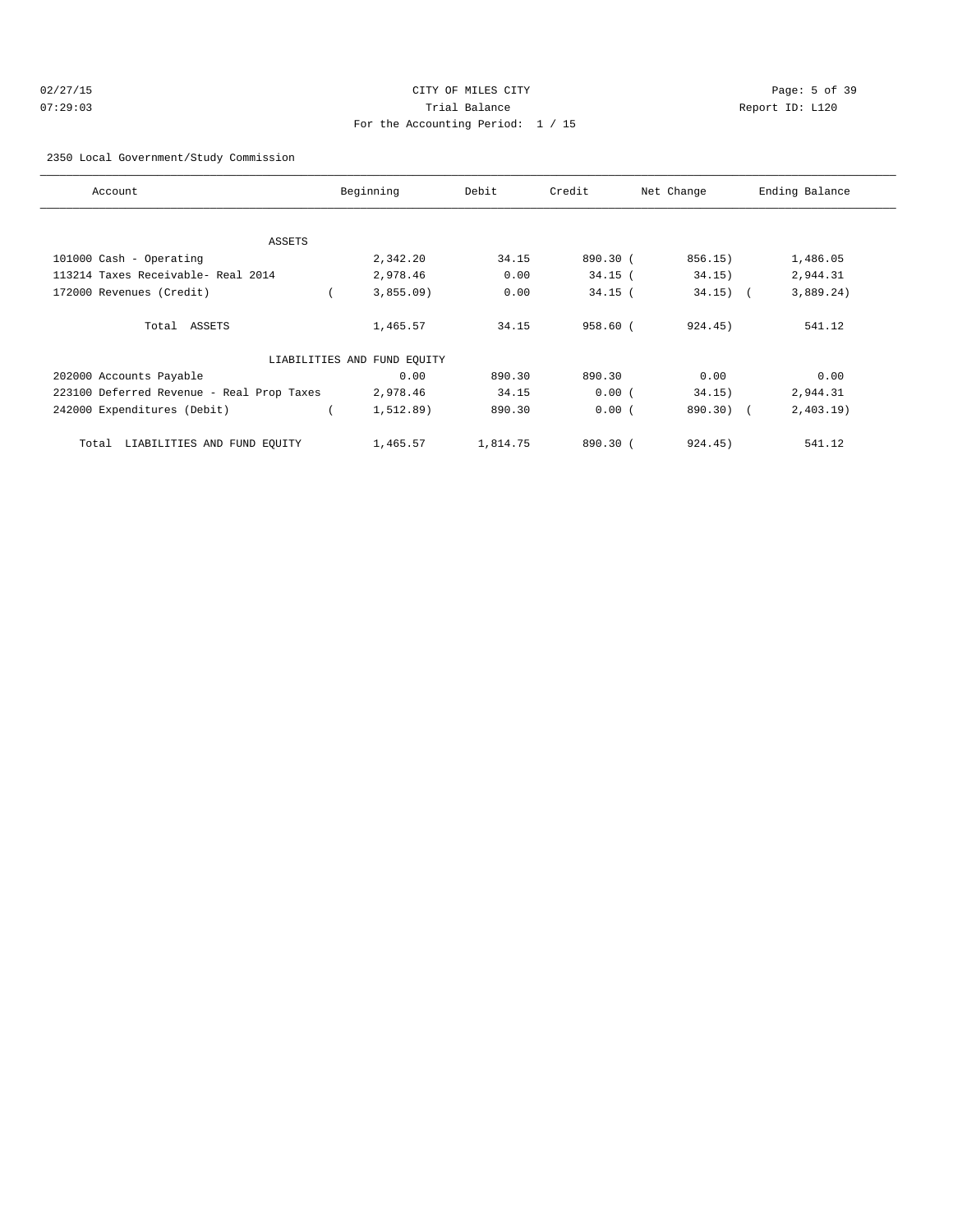#### 02/27/15 **Page: 6 of 39** CITY OF MILES CITY **CITY** CITY **Page: 6 of 39** 07:29:03 Trial Balance Report ID: L120 For the Accounting Period: 1 / 15

2372 Permissive Medical Levy

| Account                                   | Beginning                   | Debit    | Credit       | Net Change    | Ending Balance |
|-------------------------------------------|-----------------------------|----------|--------------|---------------|----------------|
|                                           |                             |          |              |               |                |
| <b>ASSETS</b>                             |                             |          |              |               |                |
| 101000 Cash - Operating                   | 14,841.24                   | 1,008.11 | 0.00         | 1,008.11      | 15,849.35      |
| 113211 Taxes Receivable - Real 2011       | 5.80)                       | 0.00     | 0.00         | 0.00          | 5.80)          |
| 113212 Taxes Receivable- Real 2012        | 8.77                        | 0.00     | 0.00         | 0.00          | 8.77           |
| 113213 Tax Receivables Real-2013          | 580.11                      | 0.00     | $150.02$ (   | 150.02)       | 430.09         |
| 113214 Taxes Receivable- Real 2014        | 67,906.51                   | 0.00     | 778.57 (     | 778.57)       | 67.127.94      |
| 115214 Taxes Receivable Personal 2014     | 147.61                      | 0.00     | $70.49$ (    | $70.49$ )     | 77.12          |
| 172000 Revenues (Credit)                  | 91,492.34)                  | 0.00     | $1,008.11$ ( | $1,008.11)$ ( | 92,500.45)     |
| Total ASSETS                              | 8,013.90)                   | 1,008.11 | $2,007.19$ ( | $999.08$ (    | 9,012.98)      |
|                                           | LIABILITIES AND FUND EQUITY |          |              |               |                |
| 223100 Deferred Revenue - Real Prop Taxes | 68,489.56                   | 928.59   | 0.00(        | $928.59$ )    | 67,560.97      |
| 223200 Deferred Revenue - Pers Prop Taxes | 145.01                      | 70.49    | 0.00(        | $70.49$ )     | 74.52          |
| 242000 Expenditures (Debit)               | 81,032.00)                  | 0.00     | 0.00         | 0.00          | 81,032.00)     |
| 271000 Unreserved Fund Balance            | 4,383.53                    | 0.00     | 0.00         | 0.00          | 4,383.53       |
| Total LIABILITIES AND FUND EQUITY         | 8,013.90)                   | 999.08   | 0.00(        | $999.08$ )    | 9,012.98)      |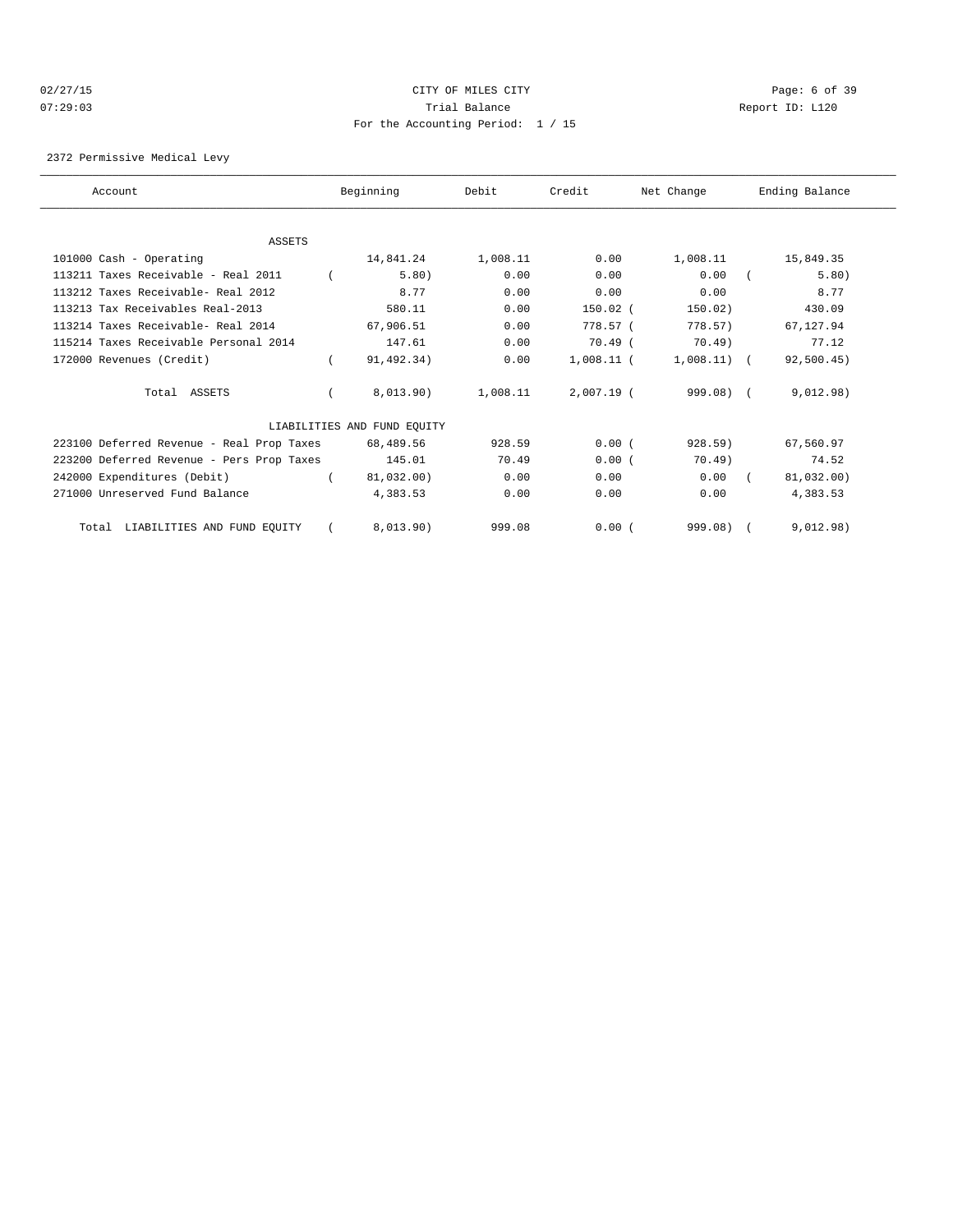## 02/27/15 **Page: 7 of 39** CITY OF MILES CITY CONTROL Page: 7 of 39 07:29:03 Trial Balance Report ID: L120 For the Accounting Period: 1 / 15

2394 BUILDING CODE ENFORCEMENT

| Account                              |        | Beginning                   | Debit    | Credit       | Net Change    | Ending Balance |
|--------------------------------------|--------|-----------------------------|----------|--------------|---------------|----------------|
|                                      |        |                             |          |              |               |                |
|                                      | ASSETS |                             |          |              |               |                |
| 101000 Cash - Operating              |        | 106,904.55                  | 3,280.00 | 3,161.99     | 118.01        | 107,022.56     |
| 172000 Revenues (Credit)             |        | 20, 308.46)                 | 0.00     | $3,280.00$ ( | $3,280.00)$ ( | 23,588.46)     |
| Total ASSETS                         |        | 86,596.09                   | 3,280.00 | $6,441.99$ ( | 3, 161.99)    | 83,434.10      |
|                                      |        | LIABILITIES AND FUND EQUITY |          |              |               |                |
| 202000 Accounts Payable              |        | 0.00                        | 1,718.85 | 1,718.85     | 0.00          | 0.00           |
| 242000 Expenditures (Debit)          |        | 31,755.65)                  | 3,161.99 | 0.00(        | 3, 161.99)    | 34, 917.64)    |
| 271000 Unreserved Fund Balance       |        | 118, 351. 74                | 0.00     | 0.00         | 0.00          | 118,351.74     |
| LIABILITIES AND FUND EQUITY<br>Total |        | 86,596.09                   | 4,880.84 | $1.718.85$ ( | 3, 161.99)    | 83,434.10      |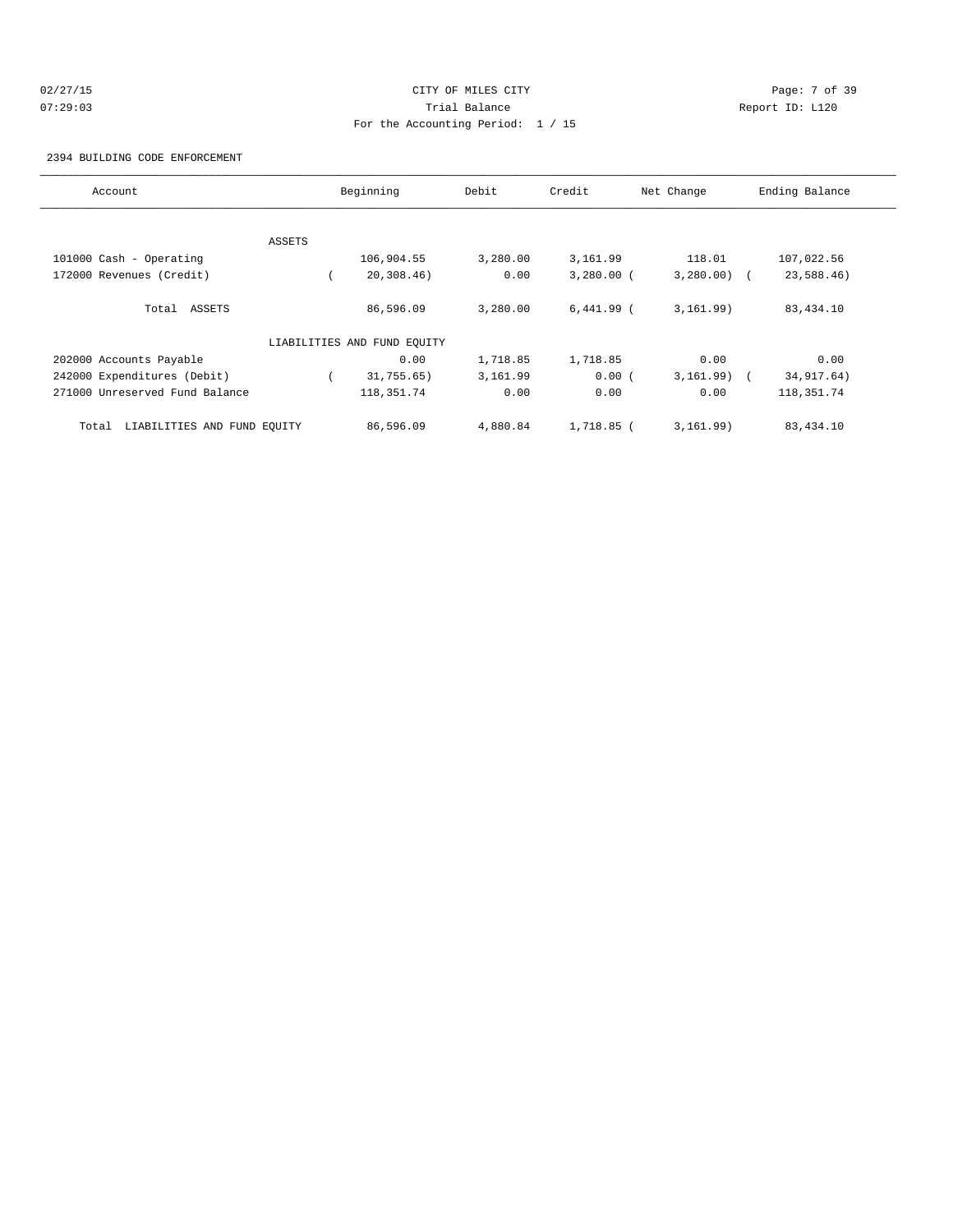## 02/27/15 CITY OF MILES CITY Page: 8 of 39 07:29:03 Trial Balance Report ID: L120 For the Accounting Period: 1 / 15

2400 LTG M D#165-(Gen City)

| Account                                    | Beginning                   | Debit     | Credit       | Net Change       | Ending Balance |
|--------------------------------------------|-----------------------------|-----------|--------------|------------------|----------------|
| ASSETS                                     |                             |           |              |                  |                |
| 101000 Cash - Operating                    | 74,044.60                   | 1,676.46  | 14,440.45 (  | 12,763.99)       | 61,280.61      |
| 118120 Special Assessments Receivable 2012 | 124.68                      | 0.00      | 0.00         | 0.00             | 124.68         |
| 118130 Special Assessments Receivable 2013 | 1,667.41                    | 0.00      | 349.49 (     | 349.49)          | 1,317.92       |
| 118140 Special Assessments Receivables-201 | 66,491.04                   | 0.00      | $1,266.16$ ( | 1,266.16)        | 65,224.88      |
| 172000 Revenues (Credit)                   | 100,988.65)                 | 0.00      | 1,676.46 (   | $1,676.46$ (     | 102, 665.11)   |
| Total ASSETS                               | 41,339.08                   | 1,676.46  | 17,732.56 (  | 16,056.10)       | 25, 282.98     |
|                                            | LIABILITIES AND FUND EQUITY |           |              |                  |                |
| 202000 Accounts Payable                    | 0.00                        | 14,440.45 | 14,440.45    | 0.00             | 0.00           |
| 223000 Deferred Revenue/Uncollected Taxes  | 68,284.49                   | 1,615.65  | 0.00(        | 1,615.65)        | 66,668.84      |
| 242000 Expenditures (Debit)                | 72, 350.61)                 | 14,440.45 | 0.00(        | $14, 440.45$ ) ( | 86,791.06)     |
| 271000 Unreserved Fund Balance             | 45,405.20                   | 0.00      | 0.00         | 0.00             | 45,405.20      |
| Total LIABILITIES AND FUND EQUITY          | 41,339.08                   | 30,496.55 | 14,440.45 (  | 16,056.10)       | 25, 282.98     |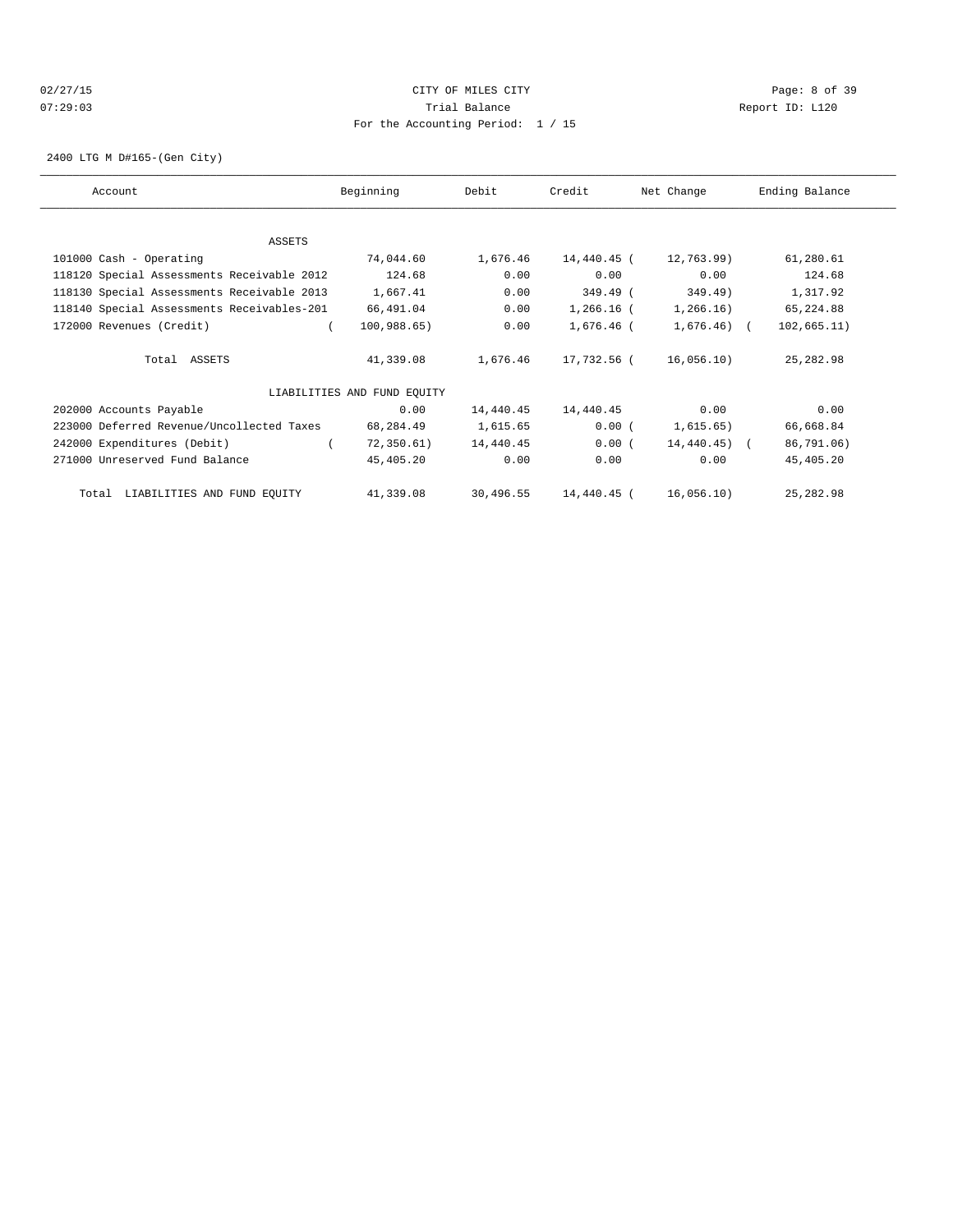## 02/27/15 **Page: 9 of 39** 07:29:03 Trial Balance Report ID: L120 For the Accounting Period: 1 / 15

2420 LTG M D#167-(MilesAddn Etc)

| Account                                    | Beginning                   | Debit    | Credit       | Net Change   | Ending Balance |
|--------------------------------------------|-----------------------------|----------|--------------|--------------|----------------|
|                                            |                             |          |              |              |                |
| ASSETS                                     |                             |          |              |              |                |
| 101000 Cash - Operating                    | 14,558.65                   | 65.76    | 2,482.19 (   | 2,416.43)    | 12, 142. 22    |
| 118130 Special Assessments Receivable 2013 | 218.40                      | 0.00     | 0.00         | 0.00         | 218.40         |
| 118140 Special Assessments Receivables-201 | 13,576.61                   | 0.00     | $62.89$ (    | 62.89)       | 13,513.72      |
| 172000 Revenues (Credit)                   | 20,434.71)                  | 0.00     | 65.76 (      | $65.76$ (    | 20, 500.47)    |
| Total ASSETS                               | 7,918.95                    | 65.76    | $2,610.84$ ( | $2,545.08$ ) | 5,373.87       |
|                                            | LIABILITIES AND FUND EQUITY |          |              |              |                |
| 202000 Accounts Payable                    | 0.00                        | 2,482.19 | 2,482.19     | 0.00         | 0.00           |
| 223000 Deferred Revenue/Uncollected Taxes  | 13,795.01                   | 62.89    | 0.00(        | 62.89)       | 13,732.12      |
| 242000 Expenditures (Debit)                | 15,732.78)                  | 2,482.19 | 0.00(        | $2,482.19$ ( | 18, 214.97)    |
| 271000 Unreserved Fund Balance             | 9,856.72                    | 0.00     | 0.00         | 0.00         | 9,856.72       |
| LIABILITIES AND FUND EQUITY<br>Total       | 7,918.95                    | 5,027.27 | 2,482.19 (   | 2,545.08)    | 5,373.87       |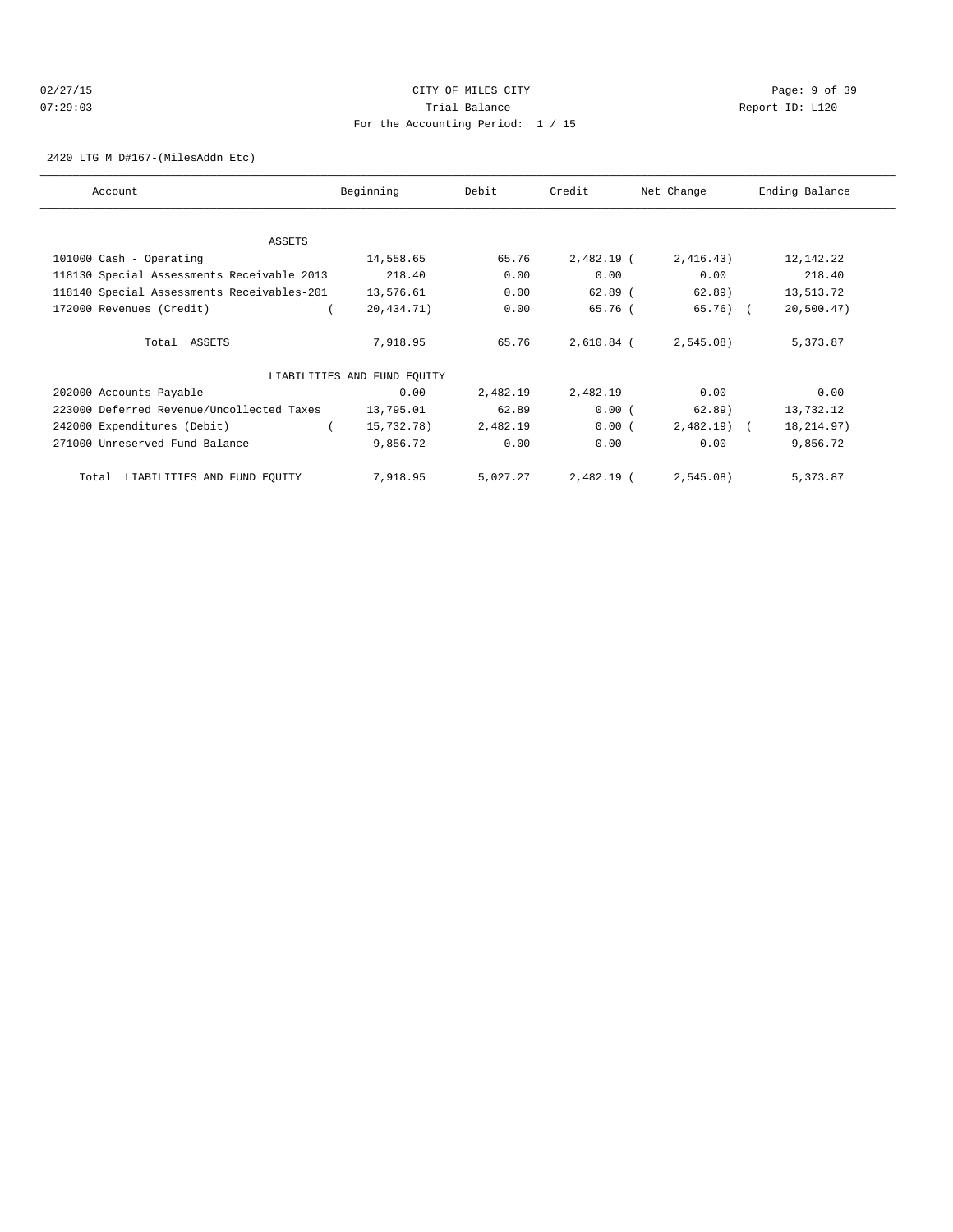## 02/27/15 **Page: 10 of 39** CITY OF MILES CITY **CITY Page: 10 of 39** 07:29:03 Trial Balance Report ID: L120 For the Accounting Period: 1 / 15

2430 LTG M D#171-(Balsam Est)

| Account                                    | Beginning                   | Debit  | Credit     | Net Change  | Ending Balance |
|--------------------------------------------|-----------------------------|--------|------------|-------------|----------------|
| ASSETS                                     |                             |        |            |             |                |
| 101000 Cash - Operating                    | 1,733.21                    | 0.25   | $128.02$ ( | 127.77)     | 1,605.44       |
| 118140 Special Assessments Receivables-201 | 1,752.53                    | 0.00   | 0.00       | 0.00        | 1,752.53       |
| 172000 Revenues (Credit)                   | 2,335.76                    | 0.00   | 0.25(      | $0.25)$ (   | 2,336.01)      |
|                                            |                             |        |            |             |                |
| Total ASSETS                               | 1,149.98                    | 0.25   | $128.27$ ( | 128.02)     | 1,021.96       |
|                                            | LIABILITIES AND FUND EQUITY |        |            |             |                |
| 202000 Accounts Payable                    | 0.00                        | 128.02 | 128.02     | 0.00        | 0.00           |
| 223000 Deferred Revenue/Uncollected Taxes  | 1,752.53                    | 0.00   | 0.00       | 0.00        | 1,752.53       |
| 242000 Expenditures (Debit)                | 1,755.84)                   | 128.02 | 0.00(      | $128.02)$ ( | 1,883.86)      |
| 271000 Unreserved Fund Balance             | 1,153.29                    | 0.00   | 0.00       | 0.00        | 1,153.29       |
| LIABILITIES AND FUND EQUITY<br>Total       | 1,149.98                    | 256.04 | 128.02 (   | 128.02)     | 1,021.96       |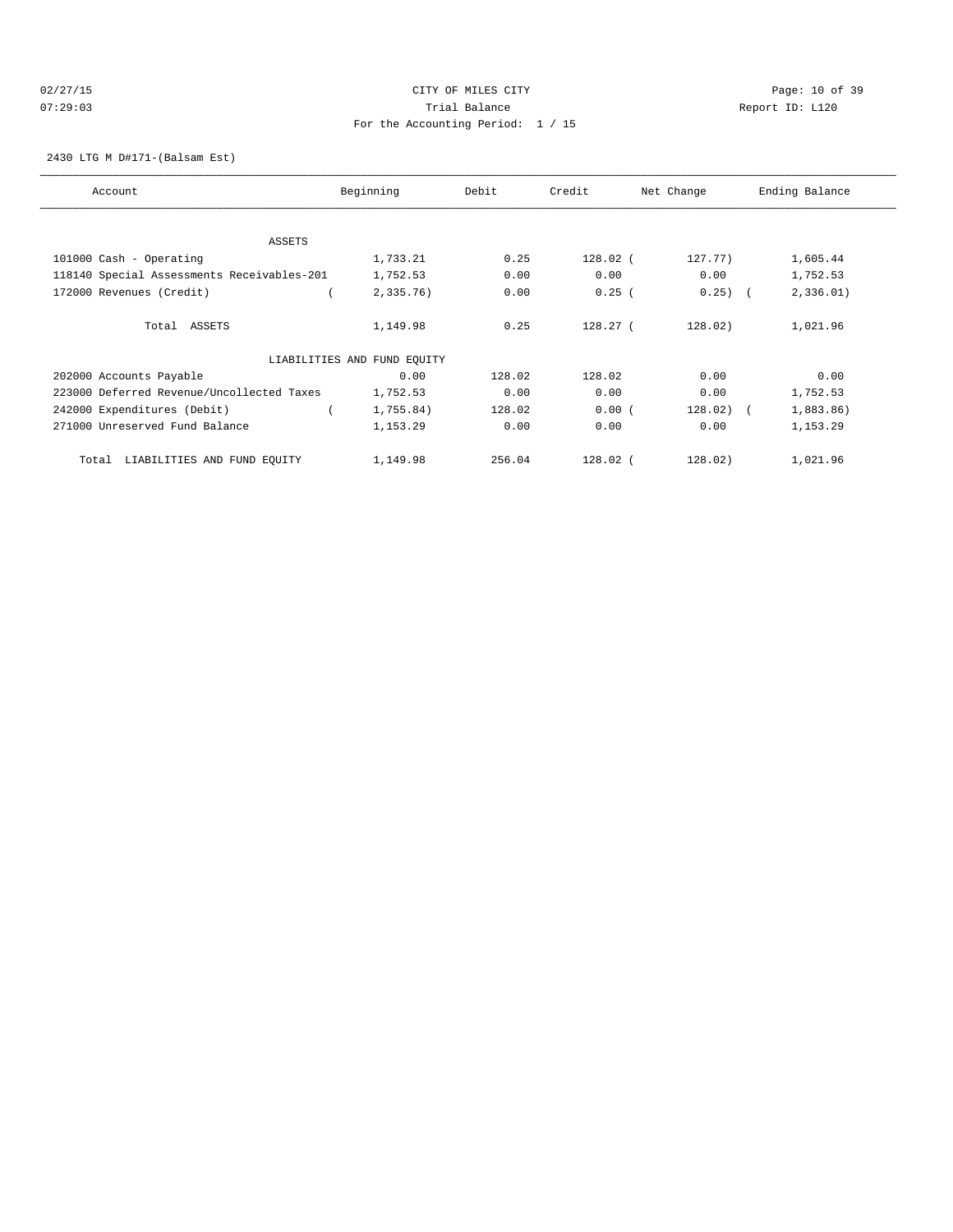#### 02/27/15 Page: 11 of 39 07:29:03 Trial Balance Report ID: L120 For the Accounting Period: 1 / 15

#### 2440 LTG M D#172-(Main Str)

| Account                                    | Beginning                   | Debit    | Credit     | Net Change     | Ending Balance |
|--------------------------------------------|-----------------------------|----------|------------|----------------|----------------|
| ASSETS                                     |                             |          |            |                |                |
| 101000 Cash - Operating                    | 8,521.90                    | 139.32   | 1,196.86 ( | 1,057.54)      | 7,464.36       |
| 118140 Special Assessments Receivables-201 | 7,566.81                    | 0.00     | 136.37 (   | 136.37)        | 7,430.44       |
| 172000 Revenues (Credit)                   | 12, 564.12)                 | 0.00     | 139.32 (   | $139.32$ ) (   | 12,703.44)     |
| Total ASSETS                               | 3,524.59                    | 139.32   | 1,472.55 ( | 1,333.23)      | 2,191.36       |
|                                            | LIABILITIES AND FUND EQUITY |          |            |                |                |
| 202000 Accounts Payable                    | 0.00                        | 1,196.86 | 1,196.86   | 0.00           | 0.00           |
| 223000 Deferred Revenue/Uncollected Taxes  | 7,566.81                    | 136.37   | 0.00(      | 136.37)        | 7,430.44       |
| 242000 Expenditures (Debit)                | 7,952.50)                   | 1,196.86 | 0.00(      | $1,196.86$ ) ( | 9, 149.36)     |
| 271000 Unreserved Fund Balance             | 3,910.28                    | 0.00     | 0.00       | 0.00           | 3,910.28       |
| LIABILITIES AND FUND EQUITY<br>Total       | 3,524.59                    | 2,530.09 | 1,196.86 ( | 1,333.23)      | 2,191.36       |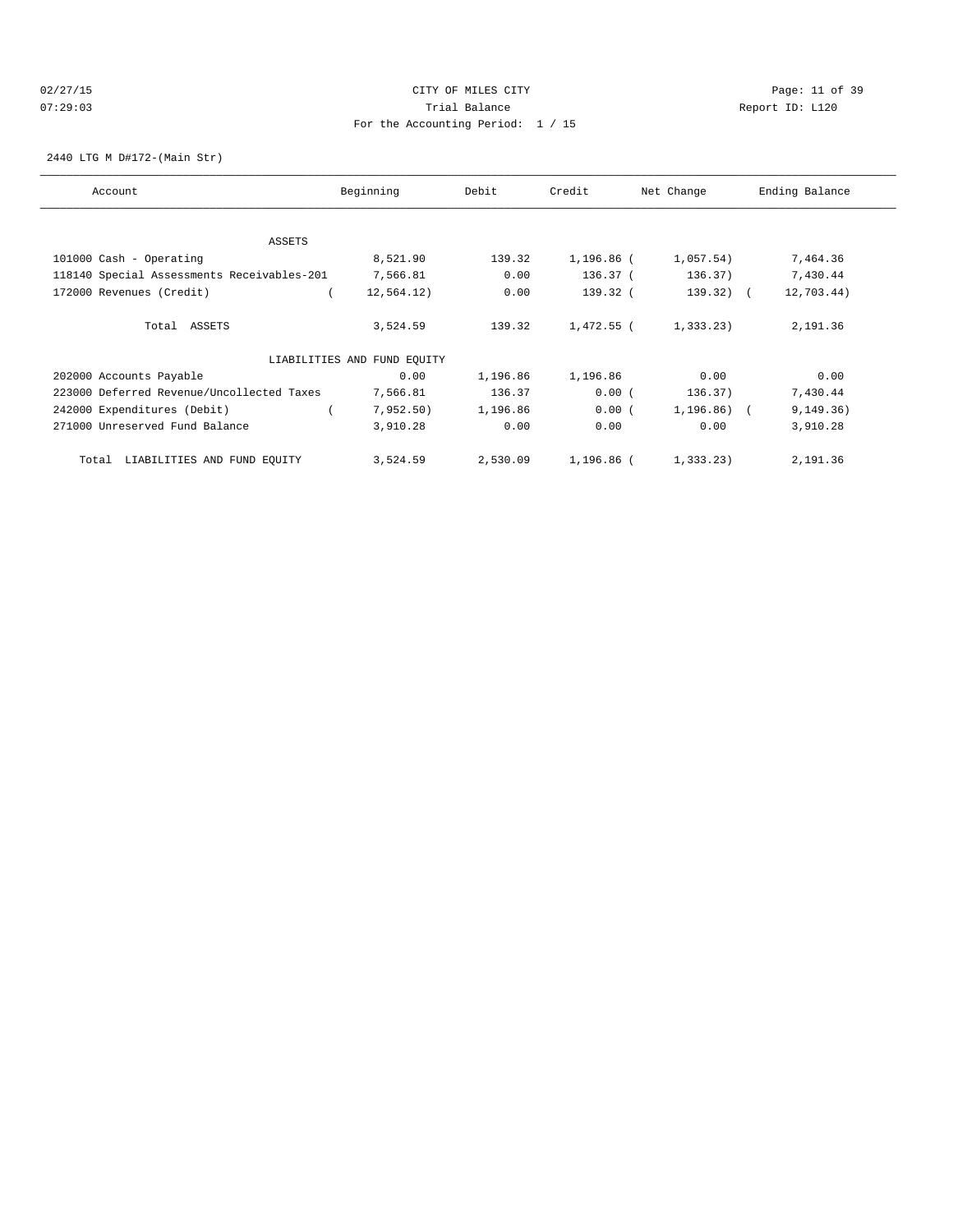## 02/27/15 **Page: 12 of 39** CITY OF MILES CITY **CITY Page: 12 of 39** 07:29:03 Trial Balance Report ID: L120 For the Accounting Period: 1 / 15

2450 LTG M D#195-(SG-Trico)

| Account                                    | Beginning                   | Debit    | Credit       | Net Change | Ending Balance |
|--------------------------------------------|-----------------------------|----------|--------------|------------|----------------|
|                                            |                             |          |              |            |                |
| ASSETS                                     |                             |          |              |            |                |
| 101000 Cash - Operating                    | 2,651.73                    | 0.38     | 803.68 (     | 803.30)    | 1,848.43       |
| 118120 Special Assessments Receivable 2012 | 254.88                      | 0.00     | 0.00         | 0.00       | 254.88         |
| 118140 Special Assessments Receivables-201 | 3,208.04                    | 0.00     | 0.00         | 0.00       | 3,208.04       |
| 172000 Revenues (Credit)                   | 3,846.05)                   | 0.00     | $0.38$ (     | 0.38)      | 3,846.43)      |
| Total ASSETS                               | 2,268.60                    | 0.38     | $804.06$ $($ | $803.68$ ) | 1,464.92       |
|                                            | LIABILITIES AND FUND EQUITY |          |              |            |                |
| 202000 Accounts Payable                    | 0.00                        | 803.68   | 803.68       | 0.00       | 0.00           |
| 223000 Deferred Revenue/Uncollected Taxes  | 3,462.92                    | 0.00     | 0.00         | 0.00       | 3,462.92       |
| 242000 Expenditures (Debit)                | 3,009.20)                   | 803.68   | 0.00(        | 803.68)    | 3,812.88)      |
| 271000 Unreserved Fund Balance             | 1,814.88                    | 0.00     | 0.00         | 0.00       | 1,814.88       |
| LIABILITIES AND FUND EQUITY<br>Total       | 2,268.60                    | 1,607.36 | $803.68$ (   | $803.68$ ) | 1,464.92       |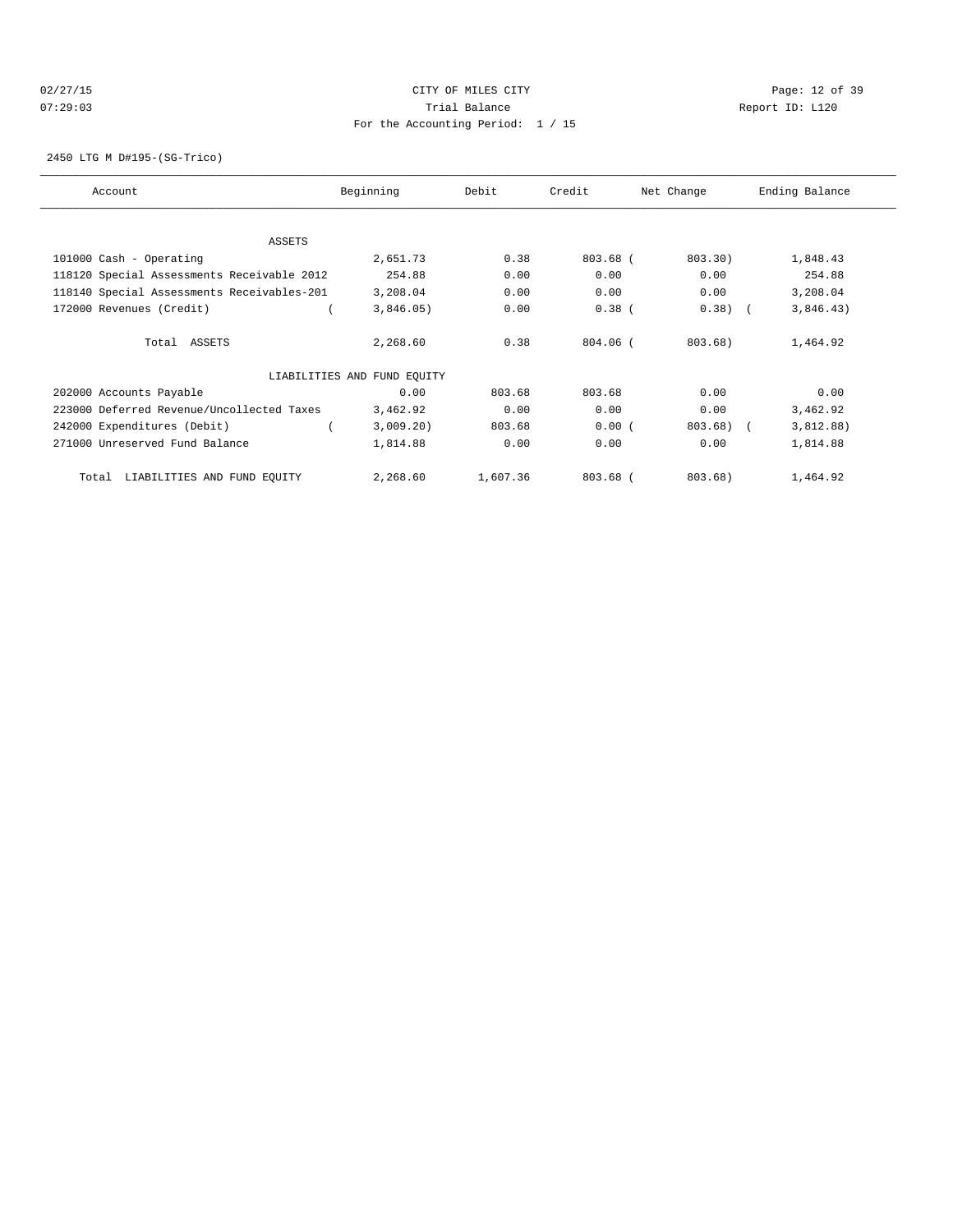## 02/27/15 **Page: 13 of 39** CITY OF MILES CITY **CITY Page: 13 of 39** 07:29:03 Trial Balance Report ID: L120 For the Accounting Period: 1 / 15

2470 LTG M D#202-(SG-MDU&NV)

| Account                                    | Beginning                   | Debit    | Credit   | Net Change | Ending Balance |
|--------------------------------------------|-----------------------------|----------|----------|------------|----------------|
| ASSETS                                     |                             |          |          |            |                |
| 101000 Cash - Operating                    | 3,485.75                    | 0.50     | 577.77 ( | 577.27)    | 2,908.48       |
| 118140 Special Assessments Receivables-201 | 3, 274.52                   | 0.00     | 0.00     | 0.00       | 3, 274.52      |
| 172000 Revenues (Credit)                   | 4,642.73)                   | 0.00     | 0.50(    | $0.50)$ (  | 4,643.23)      |
| Total ASSETS                               | 2,117.54                    | 0.50     | 578.27(  | 577.77)    | 1,539.77       |
|                                            | LIABILITIES AND FUND EQUITY |          |          |            |                |
| 202000 Accounts Payable                    | 0.00                        | 577.77   | 577.77   | 0.00       | 0.00           |
| 223000 Deferred Revenue/Uncollected Taxes  | 3, 274.52                   | 0.00     | 0.00     | 0.00       | 3, 274.52      |
| 242000 Expenditures (Debit)                | 3,861.77)                   | 577.77   | 0.00(    | 577.77) (  | 4,439.54)      |
| 271000 Unreserved Fund Balance             | 2,704.79                    | 0.00     | 0.00     | 0.00       | 2,704.79       |
| LIABILITIES AND FUND EQUITY<br>Total       | 2,117.54                    | 1,155.54 | 577.77 ( | 577.77)    | 1,539.77       |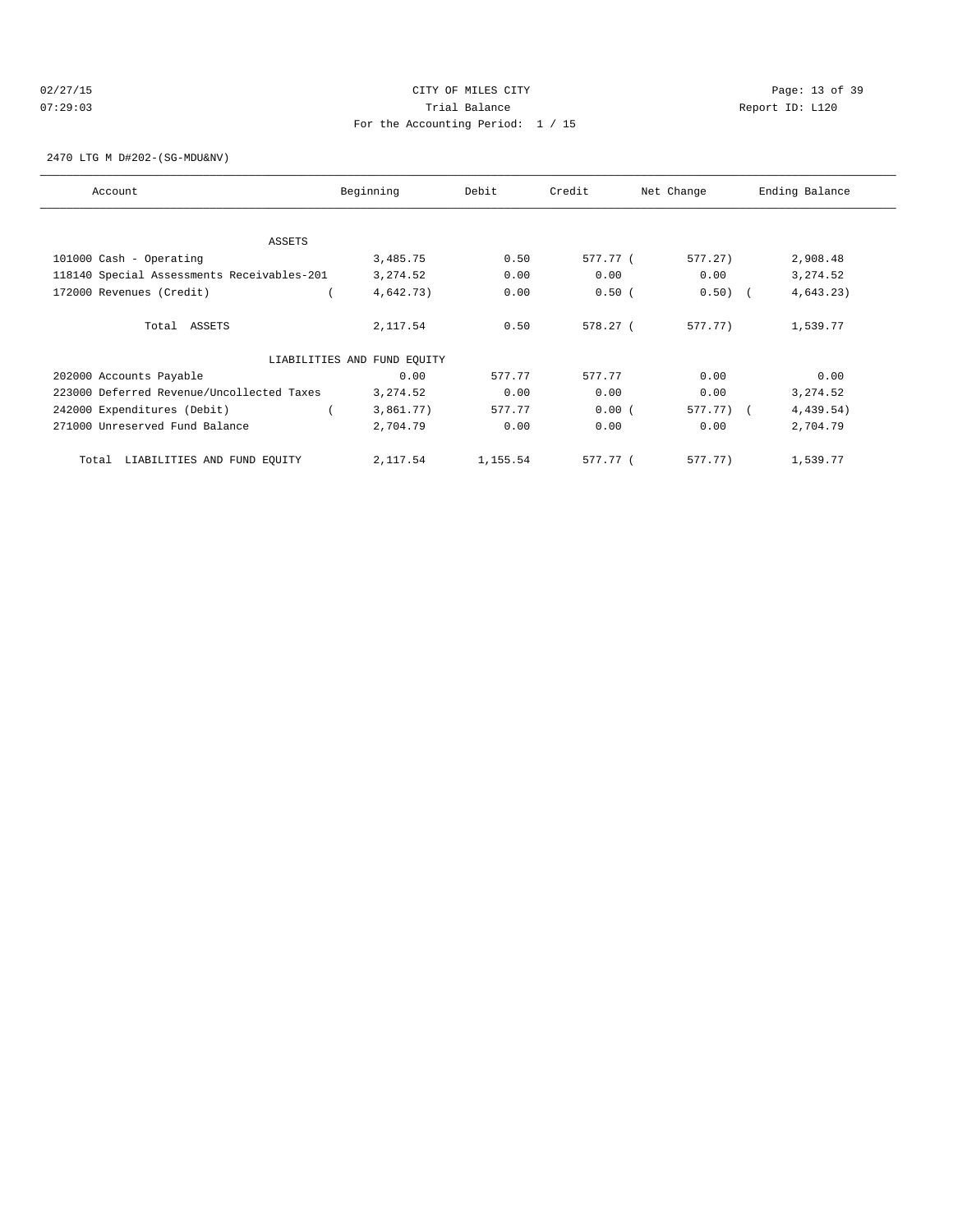#### 02/27/15 **Page: 14 of 39** CITY OF MILES CITY 07:29:03 Trial Balance Report ID: L120 For the Accounting Period: 1 / 15

#### 2480 LTG M M#173-(Milestown Estates)

| Account                                    | Beginning                   | Debit  | Credit     | Net Change   | Ending Balance |
|--------------------------------------------|-----------------------------|--------|------------|--------------|----------------|
|                                            |                             |        |            |              |                |
| <b>ASSETS</b>                              |                             |        |            |              |                |
| 101000 Cash - Operating                    | 1,683.89                    | 0.24   | $112.63$ ( | 112.39)      | 1,571.50       |
| 118140 Special Assessments Receivables-201 | 383.64                      | 0.00   | 0.00       | 0.00         | 383.64         |
| 172000 Revenues (Credit)                   | 1,349.33)                   | 0.00   | $0.24$ (   | $0.24)$ (    | 1,349.57)      |
| Total ASSETS                               | 718.20                      | 0.24   | 112.87 (   | 112.63)      | 605.57         |
|                                            | LIABILITIES AND FUND EQUITY |        |            |              |                |
| 202000 Accounts Payable                    | 0.00                        | 112.63 | 112.63     | 0.00         | 0.00           |
| 223000 Deferred Revenue/Uncollected Taxes  | 383.64                      | 0.00   | 0.00       | 0.00         | 383.64         |
| 242000 Expenditures (Debit)                | 905.46)                     | 112.63 | 0.00(      | $112.63$ ) ( | 1,018.09)      |
| 271000 Unreserved Fund Balance             | 1,240.02                    | 0.00   | 0.00       | 0.00         | 1,240.02       |
| LIABILITIES AND FUND EQUITY<br>Total       | 718.20                      | 225.26 | $112.63$ ( | 112.63)      | 605.57         |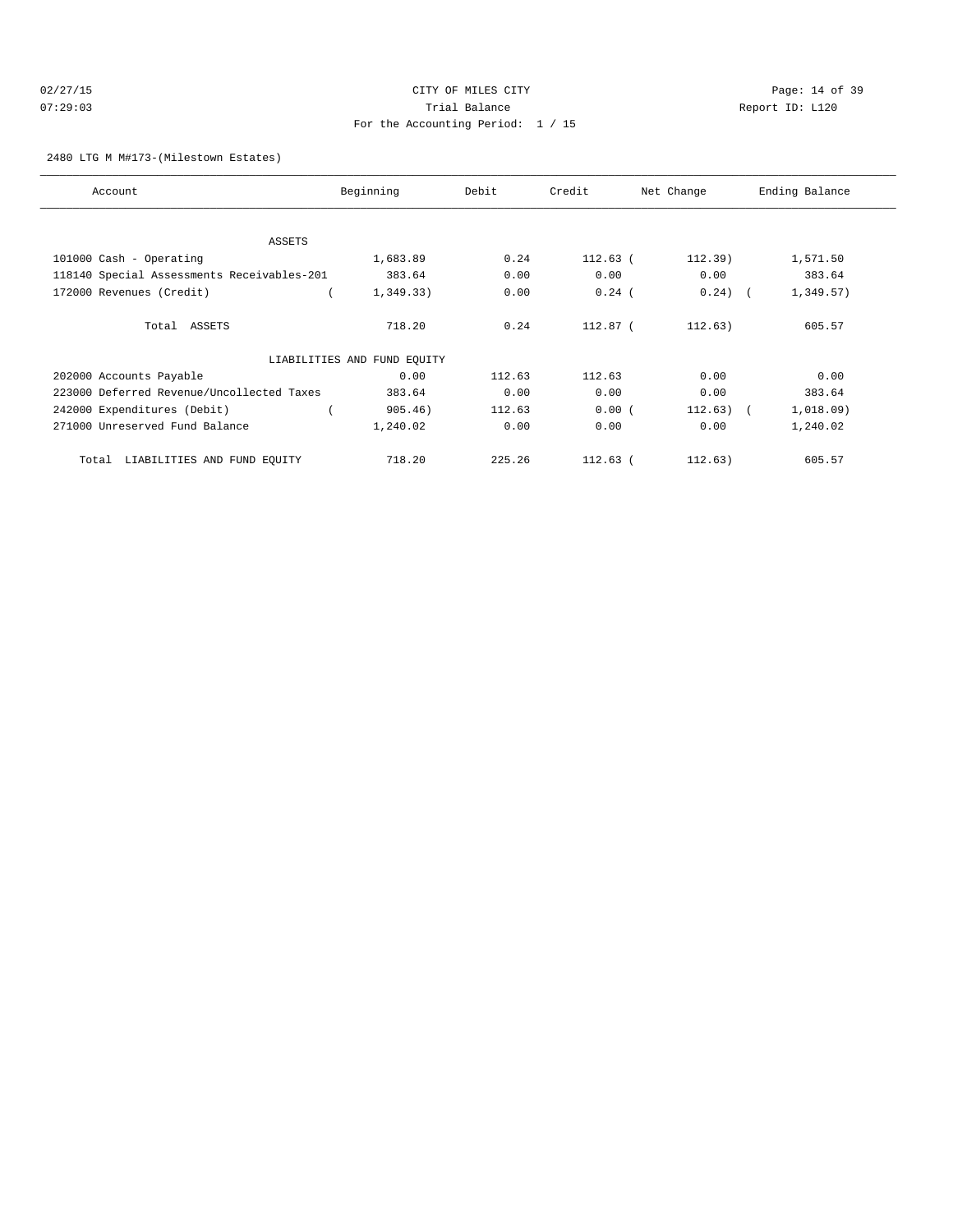## 02/27/15 **Page: 15 of 39** 07:29:03 Trial Balance Report ID: L120 For the Accounting Period: 1 / 15

2510 STR MAINT DIST #204

| Account |                                            | Beginning                   | Debit       | Credit       | Net Change        | Ending Balance |  |
|---------|--------------------------------------------|-----------------------------|-------------|--------------|-------------------|----------------|--|
|         |                                            |                             |             |              |                   |                |  |
|         | ASSETS                                     |                             |             |              |                   |                |  |
|         | 101000 Cash - Operating                    | 633,048.60                  | 6,240.95    | 205,180.95 ( | 198,940.00)       | 434,108.60     |  |
|         | 118120 Special Assessments Receivable 2012 | 1,192.52                    | 0.00        | 0.00         | 0.00              | 1,192.52       |  |
|         | 118130 Special Assessments Receivable 2013 | 5,718.02                    | 0.00        | 738.08 (     | 738.08)           | 4,979.94       |  |
|         | 118140 Special Assessments Receivables-201 | 398,257.22                  | 0.00        | $5,273.62$ ( | 5, 273.62)        | 392,983.60     |  |
|         | 172000 Revenues (Credit)                   | 581,305.50)                 | 0.00        | $6,240.95$ ( | $6, 240.95)$ (    | 587, 546.45)   |  |
|         | Total ASSETS                               | 456,910.86                  | 6,240.95    | 217,433.60 ( | 211, 192.65)      | 245,718.21     |  |
|         |                                            | LIABILITIES AND FUND EQUITY |             |              |                   |                |  |
|         | 202000 Accounts Payable                    | 0.00                        | 11,953.04   | 11,953.04    | 0.00              | 0.00           |  |
|         | 223000 Deferred Revenue/Uncollected Taxes  | 405,167.77                  | 6,011.70    | 0.00(        | 6,011.70)         | 399,156.07     |  |
|         | 242000 Expenditures (Debit)                | 229,653.49)                 | 205,180.95  | 0.00(        | $205, 180, 95)$ ( | 434,834.44)    |  |
|         | 271000 Unreserved Fund Balance             | 281,396.58                  | 0.00        | 0.00         | 0.00              | 281,396.58     |  |
|         | Total LIABILITIES AND FUND EQUITY          | 456,910.86                  | 223, 145.69 | 11,953.04 (  | 211, 192.65)      | 245,718.21     |  |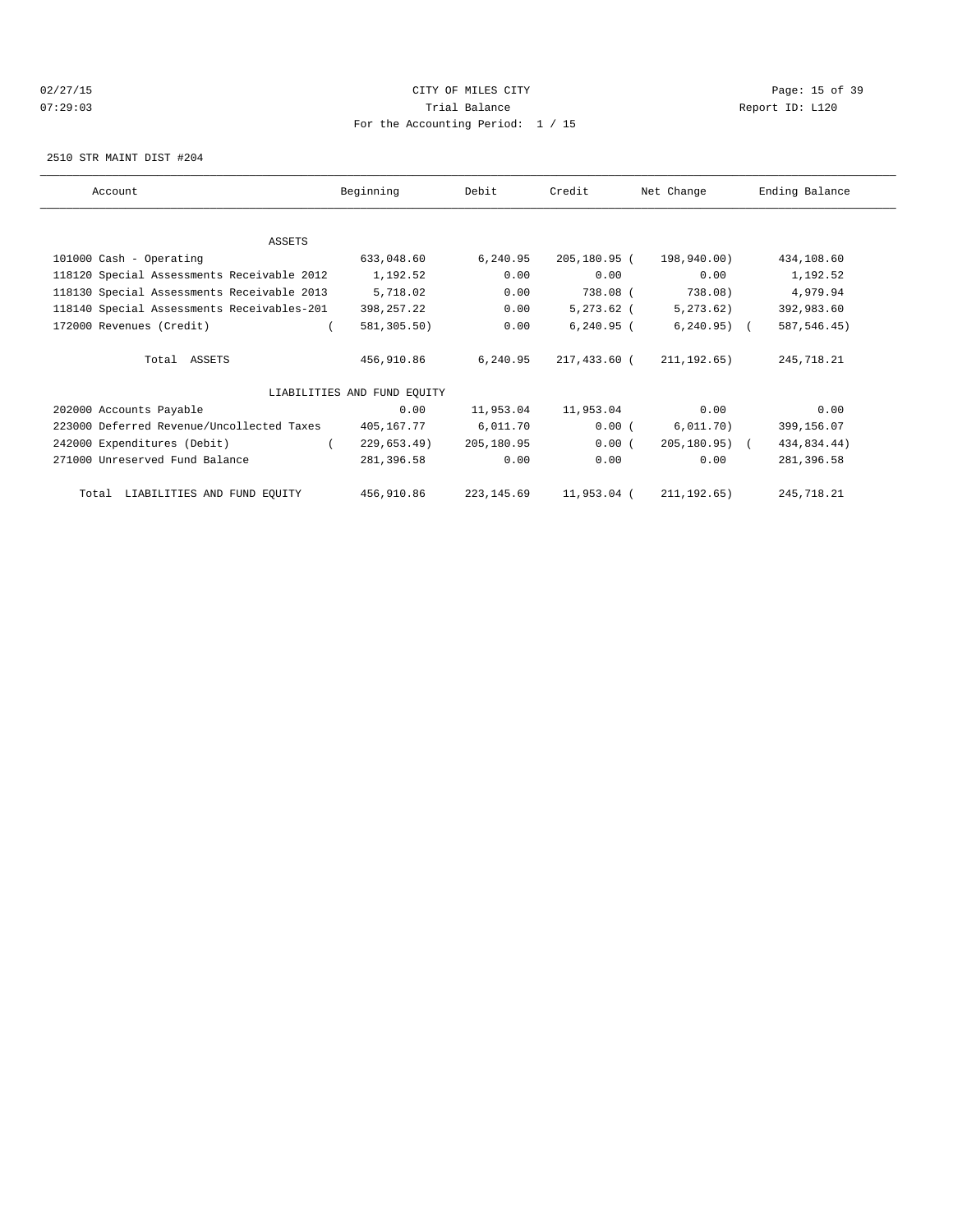## 02/27/15 **Page: 16 of 39** 07:29:03 Trial Balance Report ID: L120 For the Accounting Period: 1 / 15

2520 STR MAINT DIST #205

| Account                                    | Beginning                   | Debit       | Credit      | Net Change   | Ending Balance |
|--------------------------------------------|-----------------------------|-------------|-------------|--------------|----------------|
|                                            |                             |             |             |              |                |
| ASSETS                                     |                             |             |             |              |                |
| 101000 Cash - Operating                    | 326,058.12                  | 3,839.26    | 53,090.76 ( | 49,251.50)   | 276,806.62     |
| 118120 Special Assessments Receivable 2012 | 762.36                      | 0.00        | 0.00        | 0.00         | 762.36         |
| 118130 Special Assessments Receivable 2013 | 5,909.37                    | 0.00        | 1,432.47 (  | 1,432.47)    | 4,476.90       |
| 118140 Special Assessments Receivables-201 | 99,304.56                   | 0.00        | 2,192.51 (  | 2,192.51)    | 97,112.05      |
| 172000 Revenues (Credit)                   | 183,587.94)                 | 0.00        | 3,839.26 (  | $3,839.26$ ( | 187, 427. 20)  |
| Total ASSETS                               | 248,446.47                  | 3,839.26    | 60,555.00 ( | 56,715.74)   | 191,730.73     |
|                                            | LIABILITIES AND FUND EQUITY |             |             |              |                |
| 202000 Accounts Payable                    | 0.00                        | 2,627.45    | 2,627.45    | 0.00         | 0.00           |
| 223000 Deferred Revenue/Uncollected Taxes  | 105,976.13                  | 3,624.98    | 0.00(       | 3,624.98)    | 102,351.15     |
| 242000 Expenditures (Debit)                | 87,307.63)                  | 53,090.76   | 0.00(       | 53,090.76) ( | 140,398.39)    |
| 271000 Unreserved Fund Balance             | 229,777.97                  | 0.00        | 0.00        | 0.00         | 229,777.97     |
| Total LIABILITIES AND FUND EQUITY          | 248,446.47                  | 59, 343. 19 | 2,627.45 (  | 56,715.74)   | 191,730.73     |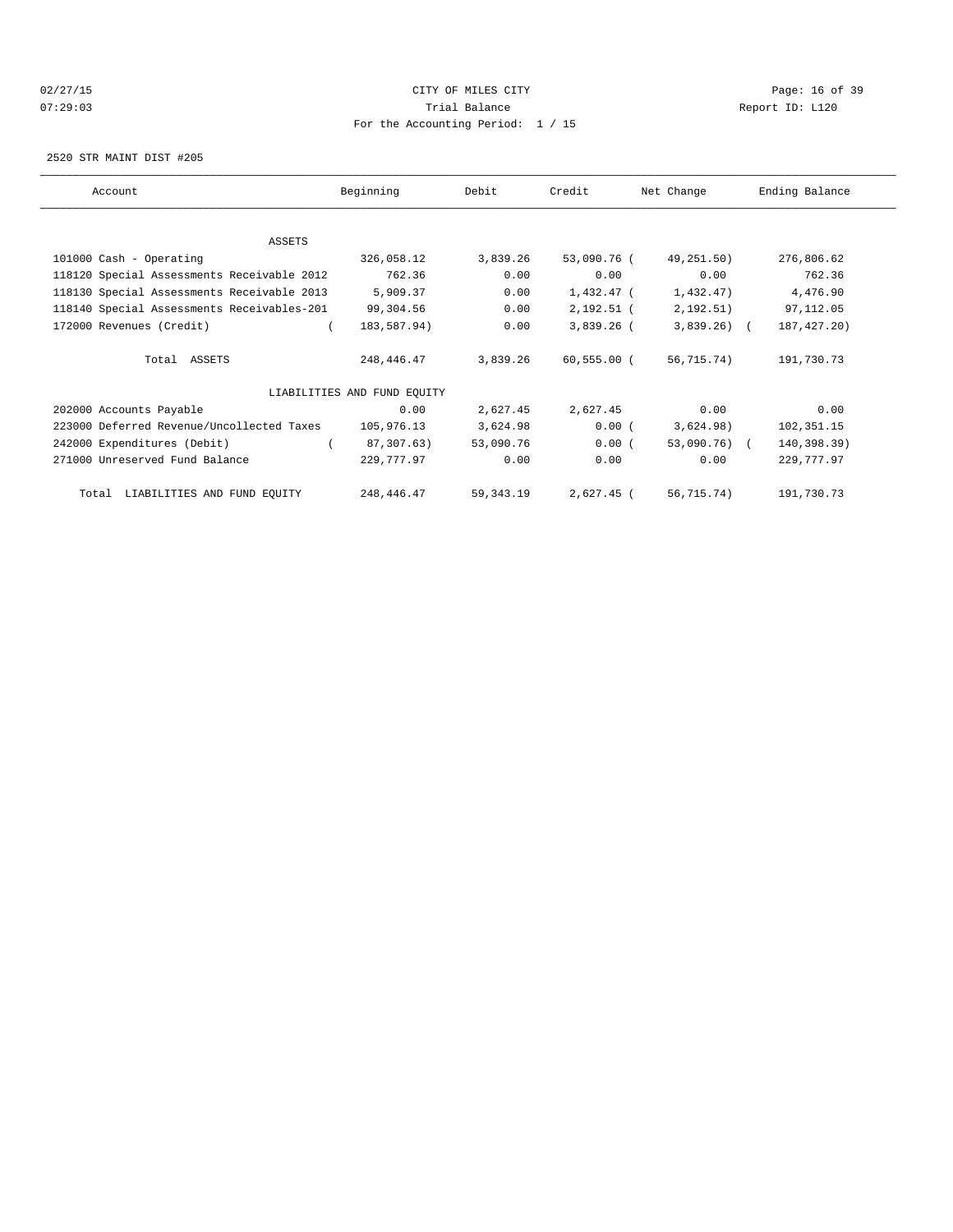| 02/27/15 | CITY OF MILES CITY                  | Page: 17 of 39  |
|----------|-------------------------------------|-----------------|
| 07:29:03 | Trial Balance                       | Report ID: L120 |
|          | For the Accounting Period: $1 / 15$ |                 |

2540 STR MAINT DIST#207-(MILESTOWN ESTATES)

| Account                                    | Beginning                   | Debit  | Credit   | Net Change | Ending Balance |
|--------------------------------------------|-----------------------------|--------|----------|------------|----------------|
|                                            |                             |        |          |            |                |
| ASSETS                                     |                             |        |          |            |                |
| 101000 Cash - Operating                    | 3,758.58                    | 0.53   | 442.04 ( | 441.51)    | 3,317.07       |
| 118140 Special Assessments Receivables-201 | 927.71                      | 0.00   | 0.00     | 0.00       | 927.71         |
| 172000 Revenues (Credit)                   | 3,656.91)                   | 0.00   | 0.53(    | $0.53)$ (  | 3,657.44)      |
| Total ASSETS                               | 1,029.38                    | 0.53   | 442.57 ( | 442.04)    | 587.34         |
|                                            | LIABILITIES AND FUND EQUITY |        |          |            |                |
| 223000 Deferred Revenue/Uncollected Taxes  | 927.71                      | 0.00   | 0.00     | 0.00       | 927.71         |
| 242000 Expenditures (Debit)                | 2,315.28)                   | 442.04 | 0.00(    | $442.04$ ( | 2,757.32)      |
| 271000 Unreserved Fund Balance             | 2,416.95                    | 0.00   | 0.00     | 0.00       | 2,416.95       |
| LIABILITIES AND FUND EQUITY<br>Total       | 1,029.38                    | 442.04 | 0.00(    | 442.04)    | 587.34         |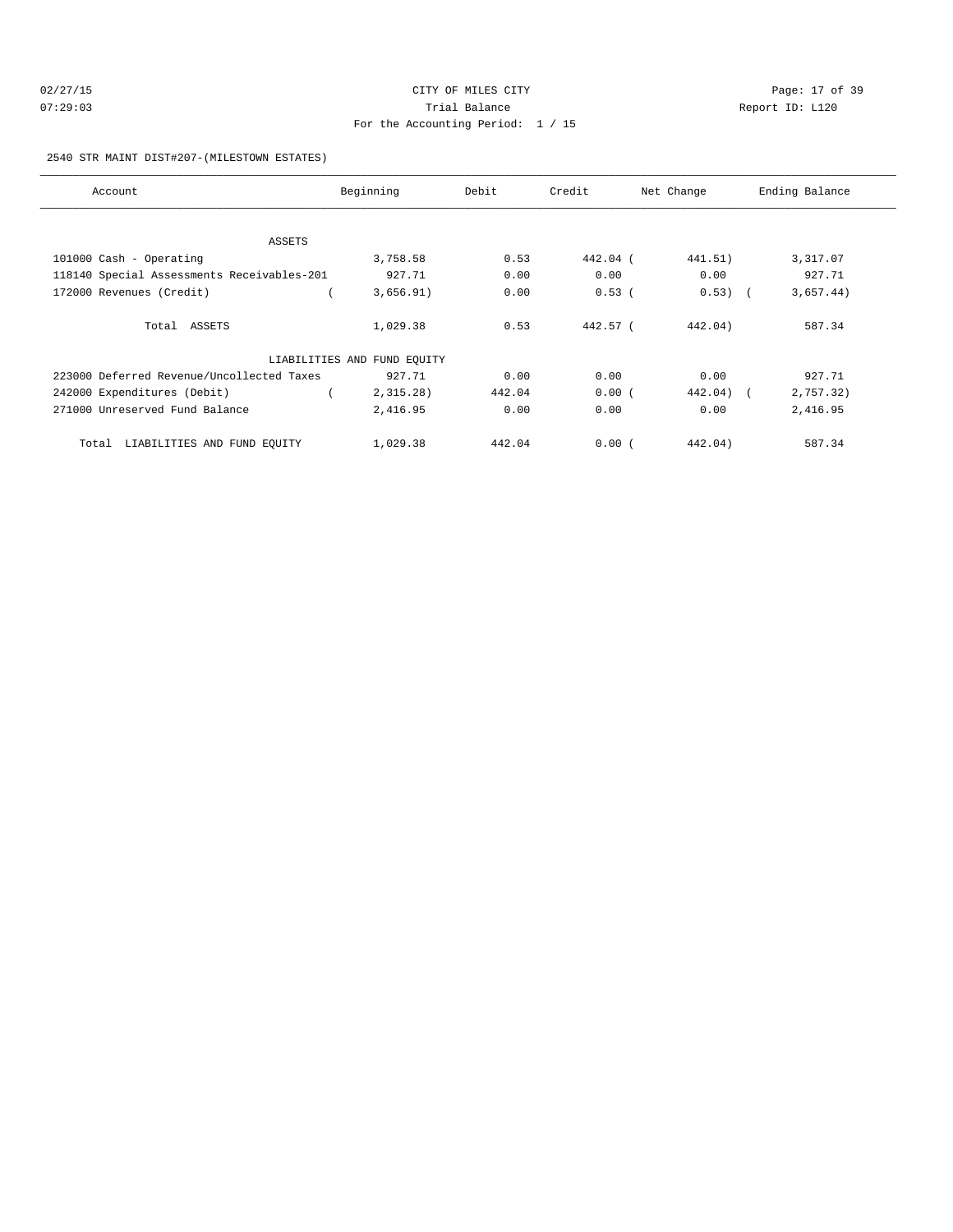| 02/27/1                |  |
|------------------------|--|
| $0.7 \cdot 29 \cdot 0$ |  |

## CITY OF MILES CITY CONTROL CONTROL CONTROL CONTROL CONTROL PAGE: 18 of 39 07:29:03 Report ID: L120 For the Accounting Period: 1 / 15

#### 2701 Fire Grants

| Account                              | Beginning                   | Debit | Credit | Net Change | Ending Balance |
|--------------------------------------|-----------------------------|-------|--------|------------|----------------|
| ASSETS                               |                             |       |        |            |                |
| 101000 Cash - Operating              | 100.15                      | 0.00  | 0.00   | 0.00       | 100.15         |
| Total ASSETS                         | 100.15                      | 0.00  | 0.00   | 0.00       | 100.15         |
|                                      | LIABILITIES AND FUND EQUITY |       |        |            |                |
| 271000 Unreserved Fund Balance       | 100.15                      | 0.00  | 0.00   | 0.00       | 100.15         |
| LIABILITIES AND FUND EOUITY<br>Total | 100.15                      | 0.00  | 0.00   | 0.00       | 100.15         |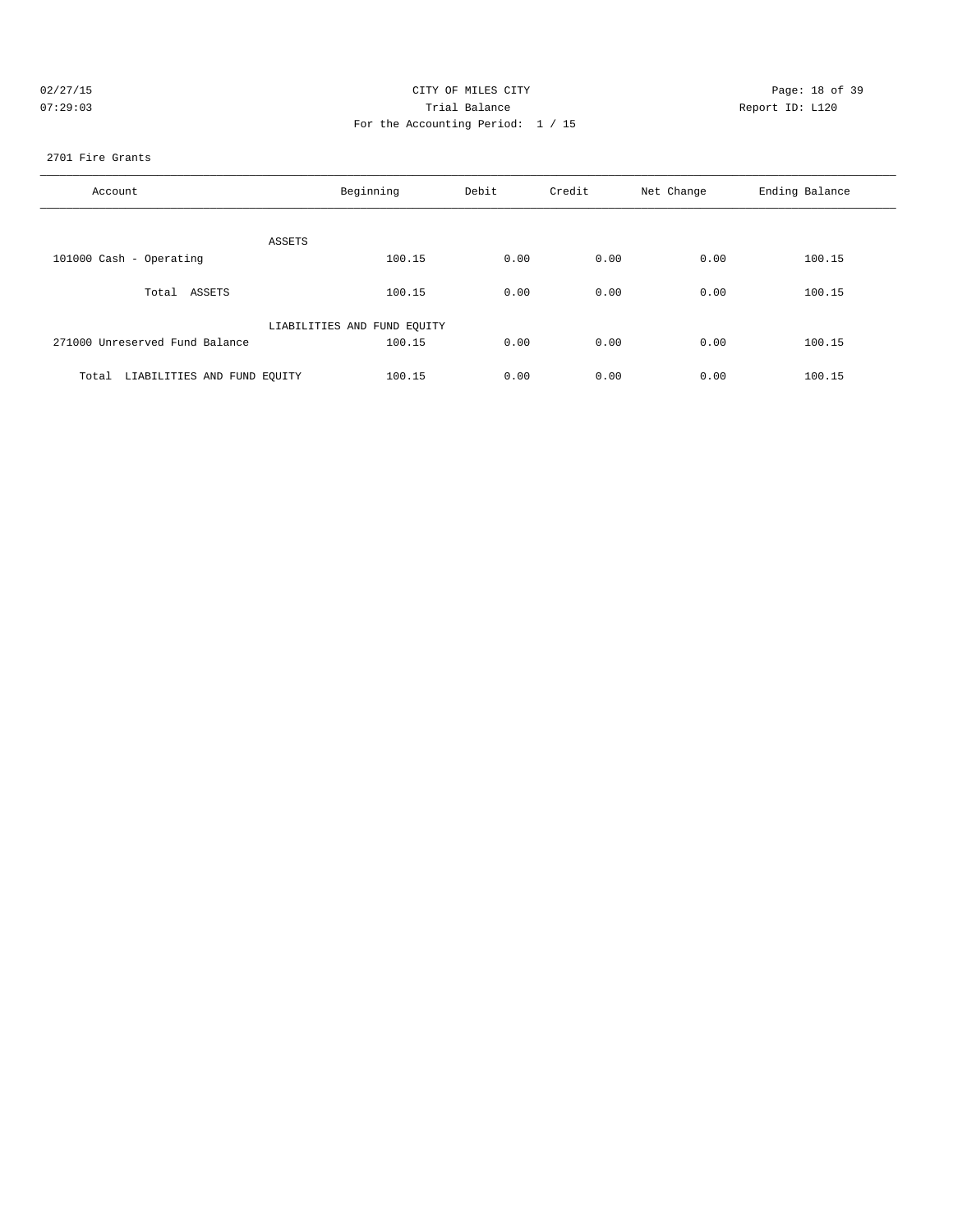## 02/27/15 **Page: 19 of 39** CITY OF MILES CITY **CITY Page: 19 of 39** 07:29:03 Trial Balance Report ID: L120 For the Accounting Period: 1 / 15

#### 2820 GAS TAX

| Account                              | Beginning                   | Debit     | Credit      | Net Change   | Ending Balance |
|--------------------------------------|-----------------------------|-----------|-------------|--------------|----------------|
|                                      |                             |           |             |              |                |
| ASSETS                               |                             |           |             |              |                |
| 101000 Cash - Operating              | 86,793.94                   | 15,056.44 | 510.72      | 14,545.72    | 101,339.66     |
| 172000 Revenues (Credit)             | 90, 338.65)                 | 0.00      | 15,056.44 ( | 15,056.44)   | 105, 395.09    |
| Total ASSETS                         | 3,544.71)                   | 15,056.44 | 15,567.16 ( | $510.72$ ) ( | 4,055.43)      |
|                                      |                             |           |             |              |                |
|                                      | LIABILITIES AND FUND EQUITY |           |             |              |                |
| 242000 Expenditures (Debit)          | 3,544.71)                   | 510.72    | 0.00(       | $510.72$ ) ( | 4,055.43)      |
| LIABILITIES AND FUND EQUITY<br>Total | 3.544.71)                   | 510.72    | 0.00(       | 510.72)      | 4,055.43)      |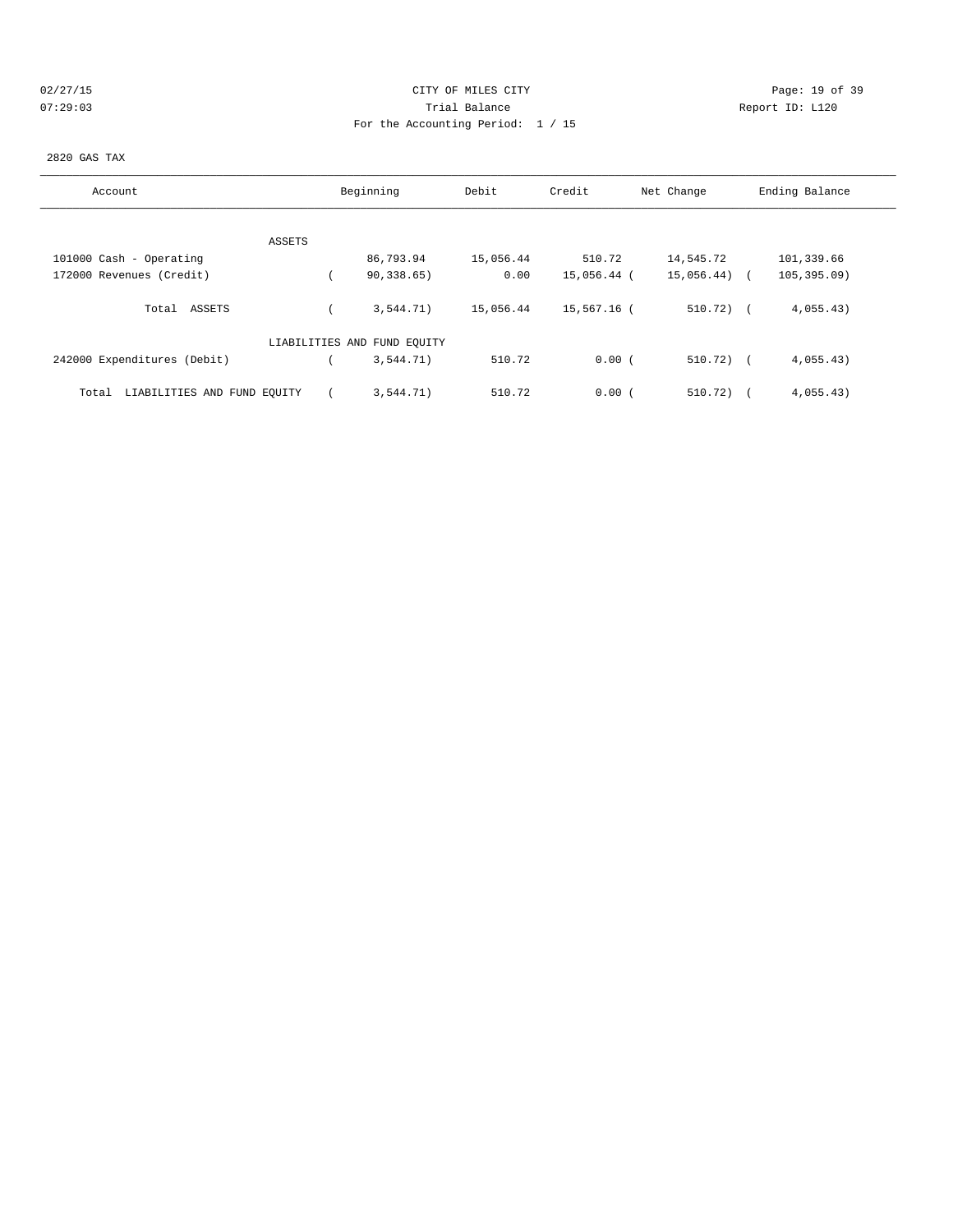## 02/27/15 **Page: 20 of 39** 07:29:03 Trial Balance Report ID: L120 For the Accounting Period: 1 / 15

#### 2850 911 EMERGENCY

| Account                              | Beginning |                             | Debit    | Credit<br>Net Change |              | Ending Balance |
|--------------------------------------|-----------|-----------------------------|----------|----------------------|--------------|----------------|
|                                      |           |                             |          |                      |              |                |
|                                      | ASSETS    |                             |          |                      |              |                |
| 101000 Cash - Operating              |           | 121, 142. 76                | 17.21    | $3,188.23$ (         | 3, 171, 02)  | 117,971.74     |
| 172000 Revenues (Credit)             |           | 131,880.50)                 | 0.00     | $17.21$ (            | $17.21)$ (   | 131,897.71)    |
| Total ASSETS                         |           | 10,737.74)                  | 17.21    | $3, 205.44$ (        | $3,188.23$ ( | 13,925.97)     |
|                                      |           | LIABILITIES AND FUND EOUITY |          |                      |              |                |
| 202000 Accounts Payable              |           | 0.00                        | 3,188.23 | 3,188.23             | 0.00         | 0.00           |
| 242000 Expenditures (Debit)          |           | 119,339.89)                 | 3,188.23 | 0.00(                | 3,188.23)    | 122,528.12)    |
| 271000 Unreserved Fund Balance       |           | 108,602.15                  | 0.00     | 0.00                 | 0.00         | 108,602.15     |
| LIABILITIES AND FUND EQUITY<br>Total |           | 10,737.74)                  | 6,376.46 | $3,188.23$ (         | 3,188.23)    | 13,925.97)     |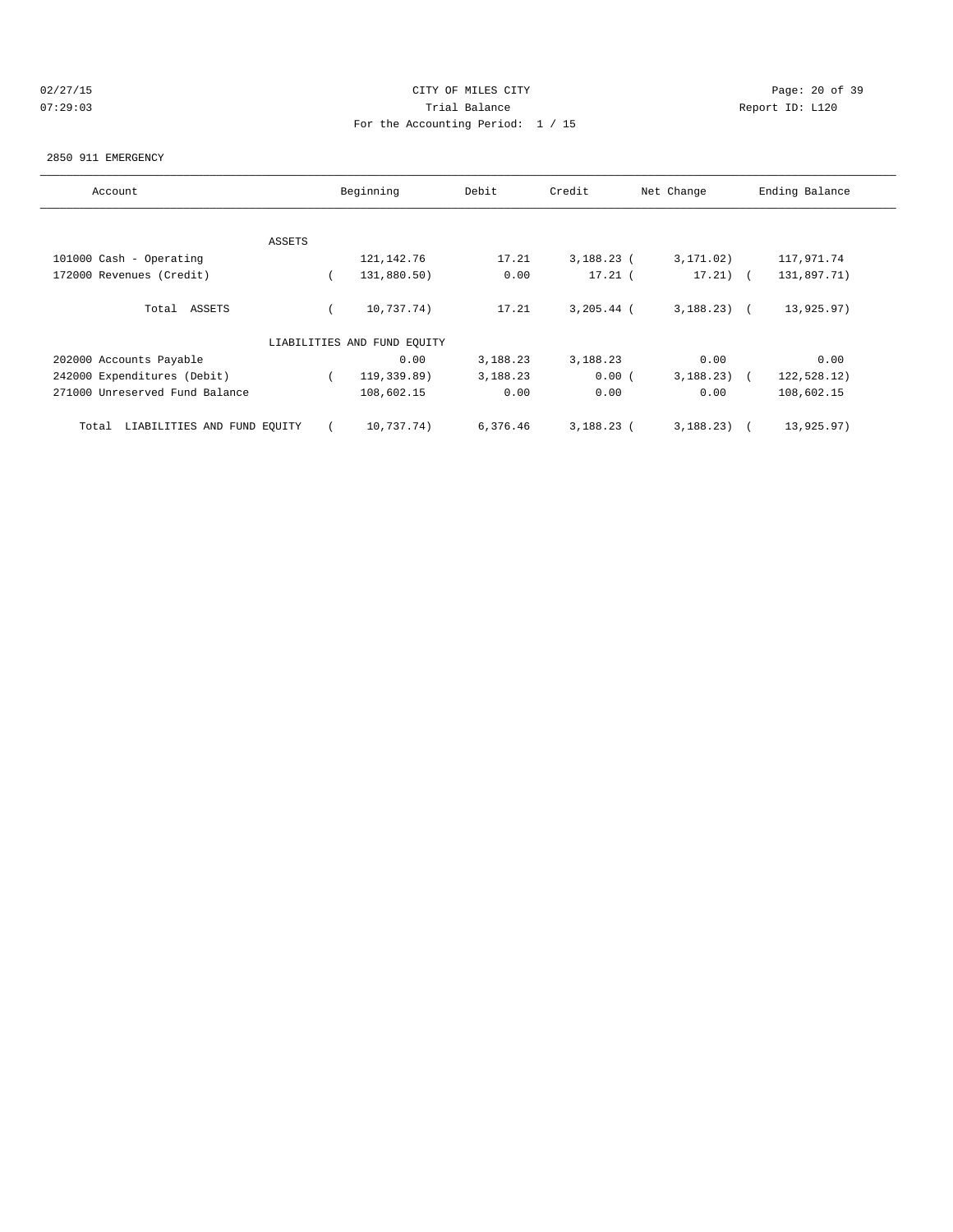## 02/27/15 **Page: 21 of 39** CITY OF MILES CITY **CITY Page: 21 of 39** 07:29:03 Trial Balance Report ID: L120 For the Accounting Period: 1 / 15

#### 2880 LIBRARY GRANTS

| Account                                |  | Beginning<br>Debit<br>Credit |      | Net Change | Ending Balance |  |             |  |
|----------------------------------------|--|------------------------------|------|------------|----------------|--|-------------|--|
|                                        |  |                              |      |            |                |  |             |  |
| ASSETS                                 |  |                              |      |            |                |  |             |  |
| 101000 Cash - Operating                |  | 680.00)                      | 0.00 | 0.00       | 0.00           |  | 680.00)     |  |
| 101003 Cash - per capita               |  | 16,188.09                    | 0.00 | 0.00       | 0.00           |  | 16,188.09   |  |
| $101020$ Cash - Op/ILL                 |  | 46,965.70                    | 0.00 | 0.00       | 0.00           |  | 46,965.70   |  |
| 101030 Cash - Sagebrush Fed/Base Grant |  | 3,935.20                     | 0.00 | 0.00       | 0.00           |  | 3,935.20    |  |
| 101033 Library - Humanities Grant      |  | 502.08                       | 0.00 | 0.00       | 0.00           |  | 502.08      |  |
| 172000 Revenues (Credit)               |  | 11,557.69)                   | 0.00 | 0.00       | 0.00           |  | 11,557.69)  |  |
| Total ASSETS                           |  | 55, 353. 38                  | 0.00 | 0.00       | 0.00           |  | 55, 353. 38 |  |
|                                        |  | LIABILITIES AND FUND EQUITY  |      |            |                |  |             |  |
| 242000 Expenditures (Debit)            |  | 3,201.36)                    | 0.00 | 0.00       | 0.00           |  | 3, 201.36)  |  |
| 271000 Unreserved Fund Balance         |  | 58,554.74                    | 0.00 | 0.00       | 0.00           |  | 58,554.74   |  |
| LIABILITIES AND FUND EQUITY<br>Total   |  | 55, 353. 38                  | 0.00 | 0.00       | 0.00           |  | 55, 353. 38 |  |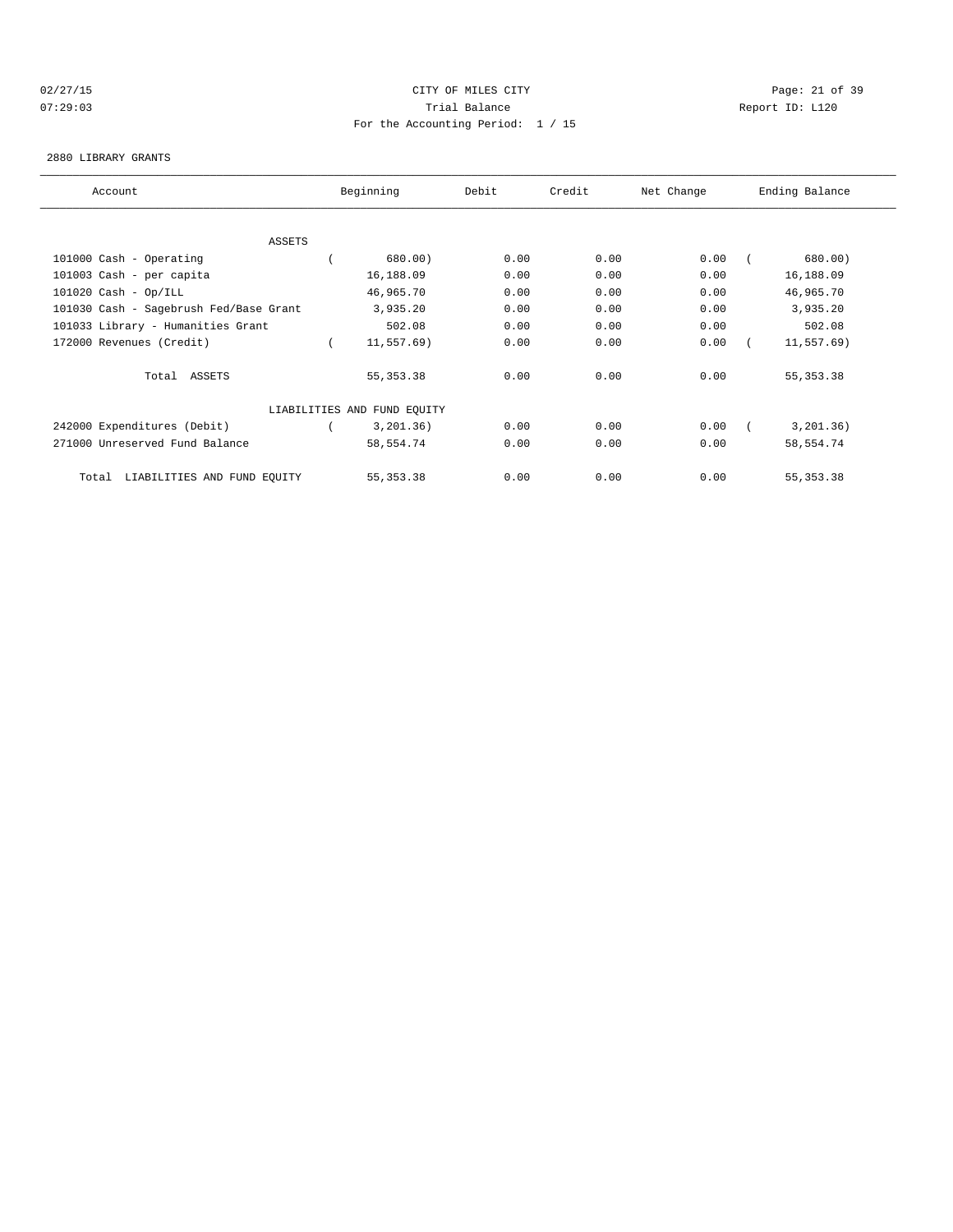#### 02/27/15 **Page: 22 of 39** 07:29:03 Trial Balance Report ID: L120 For the Accounting Period: 1 / 15

2935 Historic Preservation

| Account |                                            | Beginning<br>Debit          |          | Credit<br>Net Change |              | Ending Balance |            |  |
|---------|--------------------------------------------|-----------------------------|----------|----------------------|--------------|----------------|------------|--|
|         |                                            |                             |          |                      |              |                |            |  |
|         | <b>ASSETS</b>                              |                             |          |                      |              |                |            |  |
|         | 101000 Cash - Operating                    | 4,292.38                    | 1,000.00 | 315.58               | 684.42       |                | 4,976.80   |  |
|         | 101036 Cash HP- CDBG-ED Grant              | 461.84                      | 0.00     | 0.00                 | 0.00         |                | 461.84     |  |
|         | 101037 Cash HP- Montana Main St            | 5,537.50                    | 5,537.50 | 0.00                 | 5,537.50     |                | 0.00       |  |
|         | 101038 Cash HP- Sandra Anderson Charitable | 238.50                      | 0.00     | 0.00                 | 0.00         |                | 238.50     |  |
|         | 132000 Due From Government (Short Term)    | 3,286.38                    | 0.00     | 0.00                 | 0.00         |                | 3,286.38   |  |
|         | 172000 Revenues (Credit)                   | $22, 291.29$ )              | 0.00     | $6,537.50$ (         | $6,537.50$ ( |                | 28,828.79) |  |
|         | Total ASSETS                               | 19,549.69)                  | 6,537.50 | $6,853.08$ (         | $315.58$ (   |                | 19,865.27) |  |
|         |                                            | LIABILITIES AND FUND EQUITY |          |                      |              |                |            |  |
|         | 202000 Accounts Payable                    | 0.00                        | 102.08   | 102.08               | 0.00         |                | 0.00       |  |
|         | 242000 Expenditures (Debit)                | 20,574.44)                  | 315.58   | 0.00(                | 315.58)      | $\sqrt{2}$     | 20,890.02) |  |
|         | 271000 Unreserved Fund Balance             | 1,024.75                    | 0.00     | 0.00                 | 0.00         |                | 1,024.75   |  |
|         | LIABILITIES AND FUND EQUITY<br>Total       | 19,549.69)                  | 417.66   | $102.08$ (           | 315.58)      |                | 19,865.27) |  |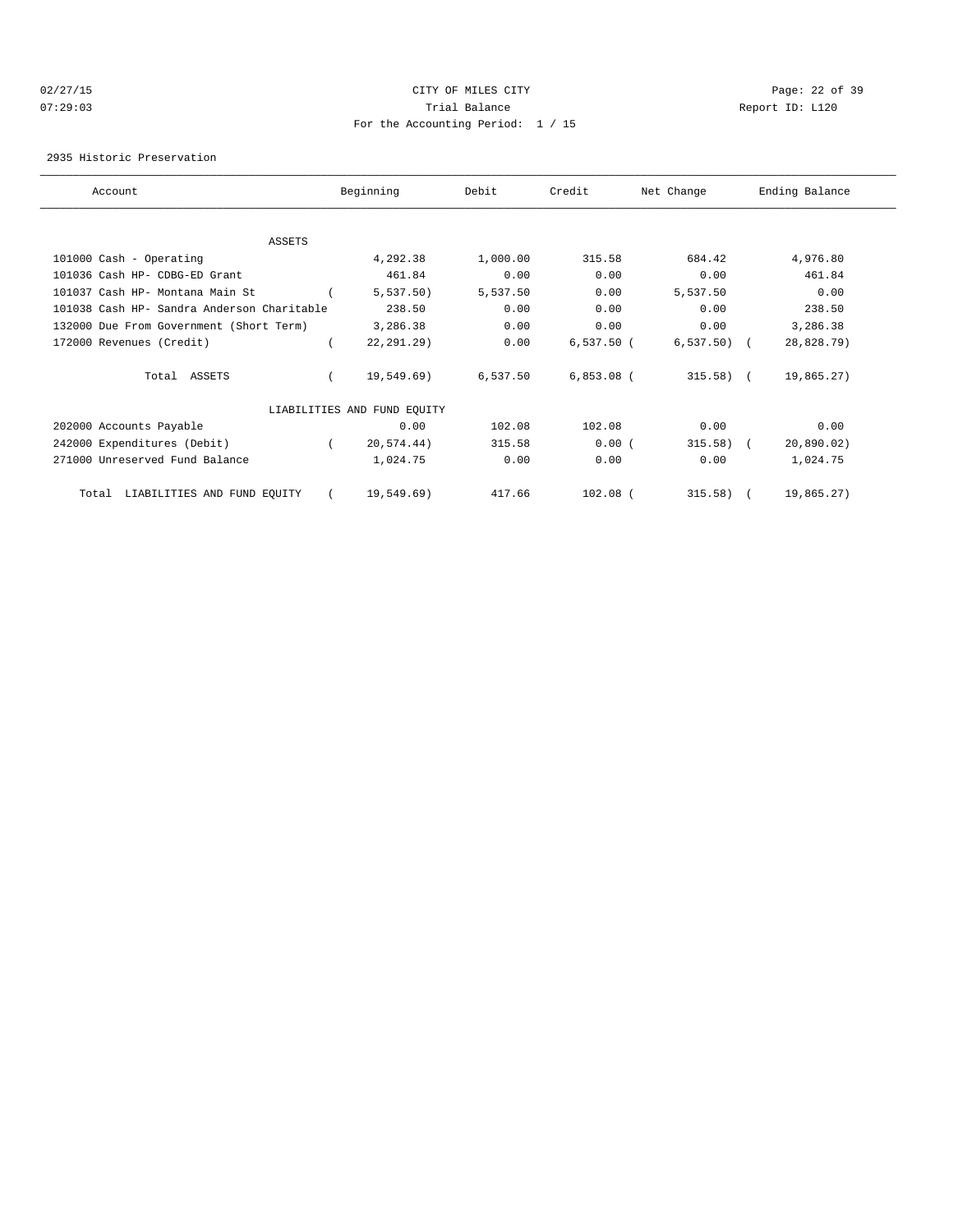| 02/27/15 |  |
|----------|--|
| 07:29:03 |  |

## CITY OF MILES CITY CONTROL CONTROL CONTROL CONTROL CONTROL PAGE: 23 of 39 Trial Balance **Communist Communist Communist Communist Communist Communist Communist Communist Communist Communist Communist Communist Communist Communist Communist Communist Communist Communist Communist Communist Communi** For the Accounting Period: 1 / 15

#### 2985 RETIRED SENIOR VOLUNTEER PROG (RSVP)

| Account                                    |            | Beginning                   | Debit     | Credit       | Net Change   | Ending Balance |  |
|--------------------------------------------|------------|-----------------------------|-----------|--------------|--------------|----------------|--|
|                                            |            |                             |           |              |              |                |  |
| <b>ASSETS</b>                              |            |                             |           |              |              |                |  |
| 101000 Cash - Operating                    |            | 8,563.70)                   | 5,216.09  | 4,865.64     | 350.45       | 8, 213.25)     |  |
| 101004 RSVP Non-Federal Cash Operating-Cus |            | 15,510.38                   | 1,380.00  | 2,181.02 (   | 801.02)      | 14,709.36      |  |
| 101006 Cash- operating-Fallon              |            | 252.65)                     | 452.65    | 1,079.16 (   | $626.51)$ (  | 879.16)        |  |
| 101007 RSVP Non-Federal Cash Operating- Fa |            | 1,275.00                    | 180.00    | 0.00         | 180.00       | 1,455.00       |  |
| 103100 Petty Cash-                         |            | 200.00                      | 0.00      | 0.00         | 0.00         | 200.00         |  |
| 172000 Revenues (Credit)                   |            | 44,256.55)                  | 0.00      | 7,028.74 (   | $7,028.74$ ( | $51, 285.29$ ) |  |
| Total ASSETS                               |            | 36,087.52)                  | 7,228.74  | 15,154.56 (  | 7,925.82) (  | 44,013.34)     |  |
|                                            |            | LIABILITIES AND FUND EQUITY |           |              |              |                |  |
| 202000 Accounts Payable                    |            | 0.00                        | 3,111.93  | 3,111.93     | 0.00         | 0.00           |  |
| 242000 Expenditures (Debit)                | $\sqrt{2}$ | 38,168.08)                  | 8,125.82  | $200.00$ (   | $7,925.82$ ( | 46,093.90)     |  |
| 271000 Unreserved Fund Balance             |            | 2,080.56                    | 0.00      | 0.00         | 0.00         | 2,080.56       |  |
| LIABILITIES AND FUND EQUITY<br>Total       |            | 36,087.52)                  | 11,237.75 | $3,311.93$ ( | 7,925.82)    | 44,013.34)     |  |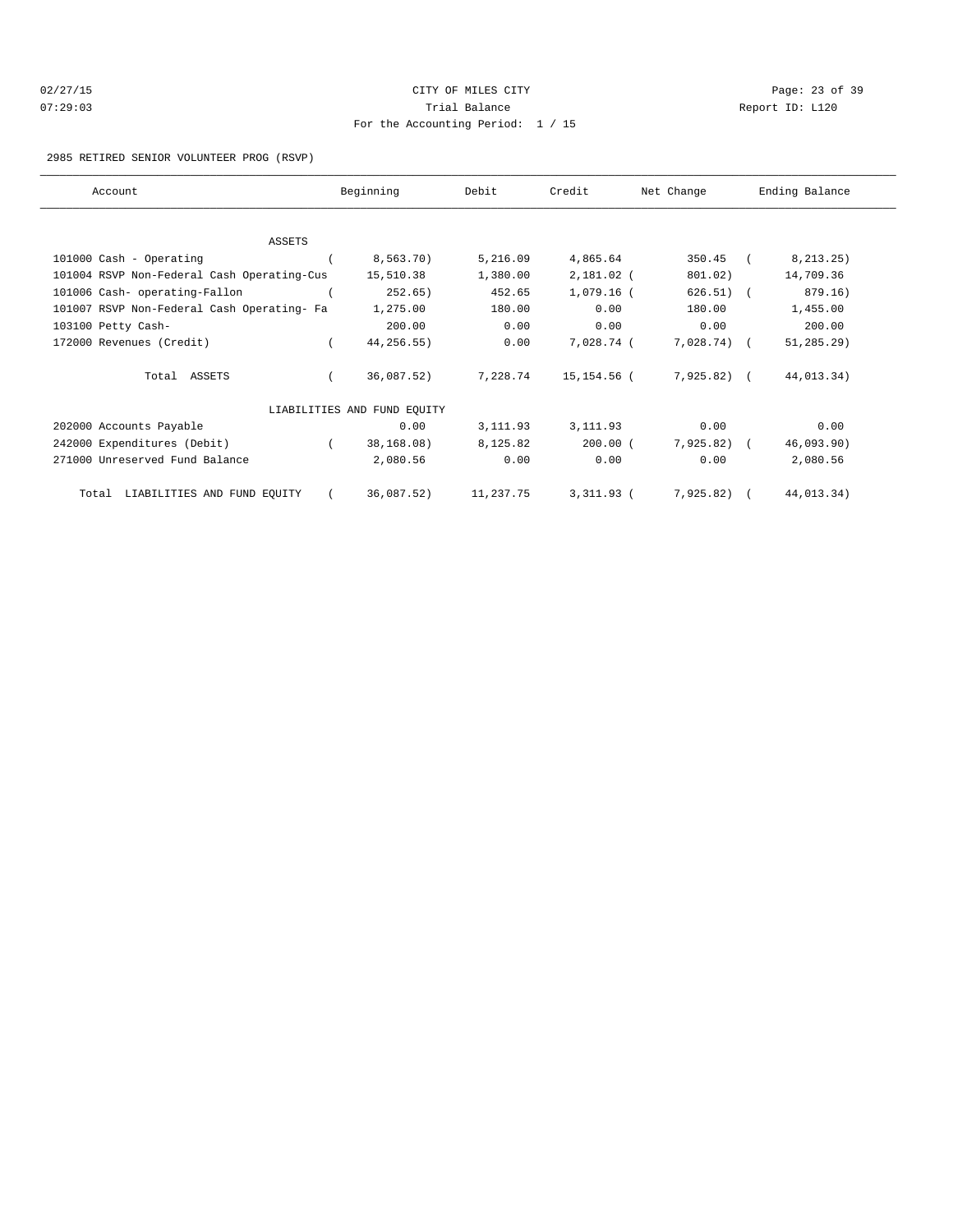## 02/27/15 **Page: 24 of 39** 07:29:03 Trial Balance Report ID: L120 For the Accounting Period: 1 / 15

4000 General Fund Capitol Improvement Fund

| Account                              |        | Beginning                   | Debit     | Credit      | Net Change | Ending Balance |
|--------------------------------------|--------|-----------------------------|-----------|-------------|------------|----------------|
|                                      |        |                             |           |             |            |                |
|                                      | ASSETS |                             |           |             |            |                |
| 101000 Cash - Operating              |        | 107,092.68                  | 15.21     | 0.00        | 15.21      | 107,107.89     |
| 141000 Prepaid Expense               |        | 78,002.00                   | 0.00      | 78,002.00 ( | 78,002.00) | 0.00           |
| 172000 Revenues (Credit)             |        | 107.15)                     | 0.00      | $15.21$ (   | $15.21)$ ( | 122.36)        |
| Total ASSETS                         |        | 184,987.53                  | 15.21     | 78,017.21 ( | 78,002.00) | 106,985.53     |
|                                      |        | LIABILITIES AND FUND EQUITY |           |             |            |                |
| 242000 Expenditures (Debit)          |        | 29,975.00)                  | 78,002.00 | 0.00(       | 78,002.00) | 107,977.00)    |
| 271000 Unreserved Fund Balance       |        | 214,962.53                  | 0.00      | 0.00        | 0.00       | 214,962.53     |
| LIABILITIES AND FUND EQUITY<br>Total |        | 184,987.53                  | 78,002.00 | 0.00(       | 78,002.00) | 106,985.53     |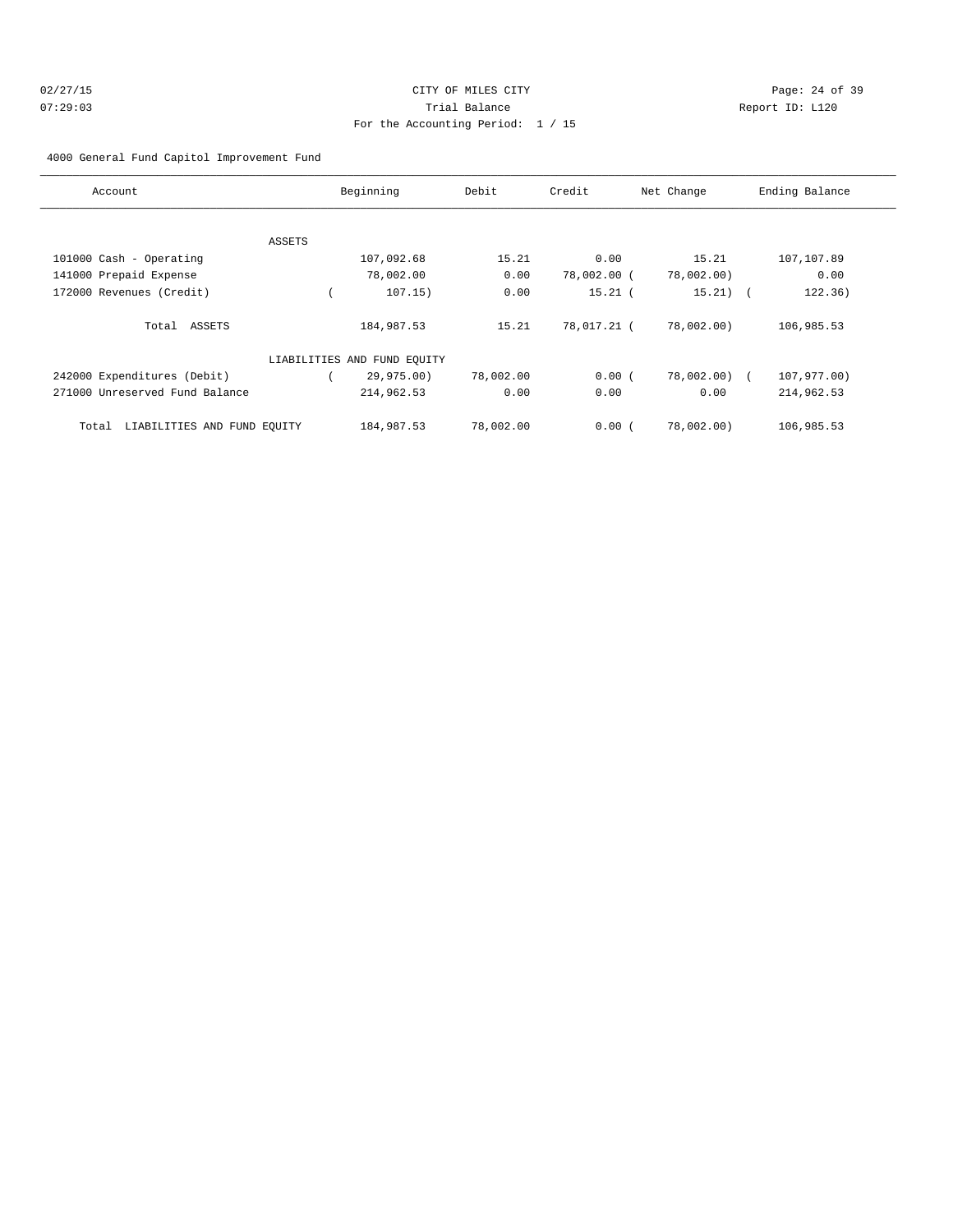| 02/27/15 | CITY OF MILES CITY                  | Page: 25 of 39  |
|----------|-------------------------------------|-----------------|
| 07:29:03 | Trial Balance                       | Report ID: L120 |
|          | For the Accounting Period: $1 / 15$ |                 |

4060 CAPITAL IMPROV-PUBLIC WORKS

| Account                              | Beginning                   | Debit        | Credit       | Net Change         | Ending Balance |
|--------------------------------------|-----------------------------|--------------|--------------|--------------------|----------------|
|                                      |                             |              |              |                    |                |
| ASSETS                               |                             |              |              |                    |                |
| 101000 Cash - Operating              | 17,587.99)                  | 204, 197. 25 | 0.00         | 204, 197. 25       | 186,609.26     |
| 172000 Revenues (Credit)             | 8,210.48)                   | 0.00         | 204,197.25 ( | $204, 197, 25$ ) ( | 212, 407. 73)  |
| Total ASSETS                         | 25,798.47)                  | 204, 197. 25 | 204, 197. 25 | 0.00               | 25,798.47)     |
|                                      | LIABILITIES AND FUND EQUITY |              |              |                    |                |
| 242000 Expenditures (Debit)          | 97,480.00)                  | 0.00         | 0.00         | 0.00               | 97,480.00)     |
| 271000 Unreserved Fund Balance       | 71,681.53                   | 0.00         | 0.00         | 0.00               | 71,681.53      |
| LIABILITIES AND FUND EQUITY<br>Total | 25.798.47                   | 0.00         | 0.00         | 0.00               | 25,798.47)     |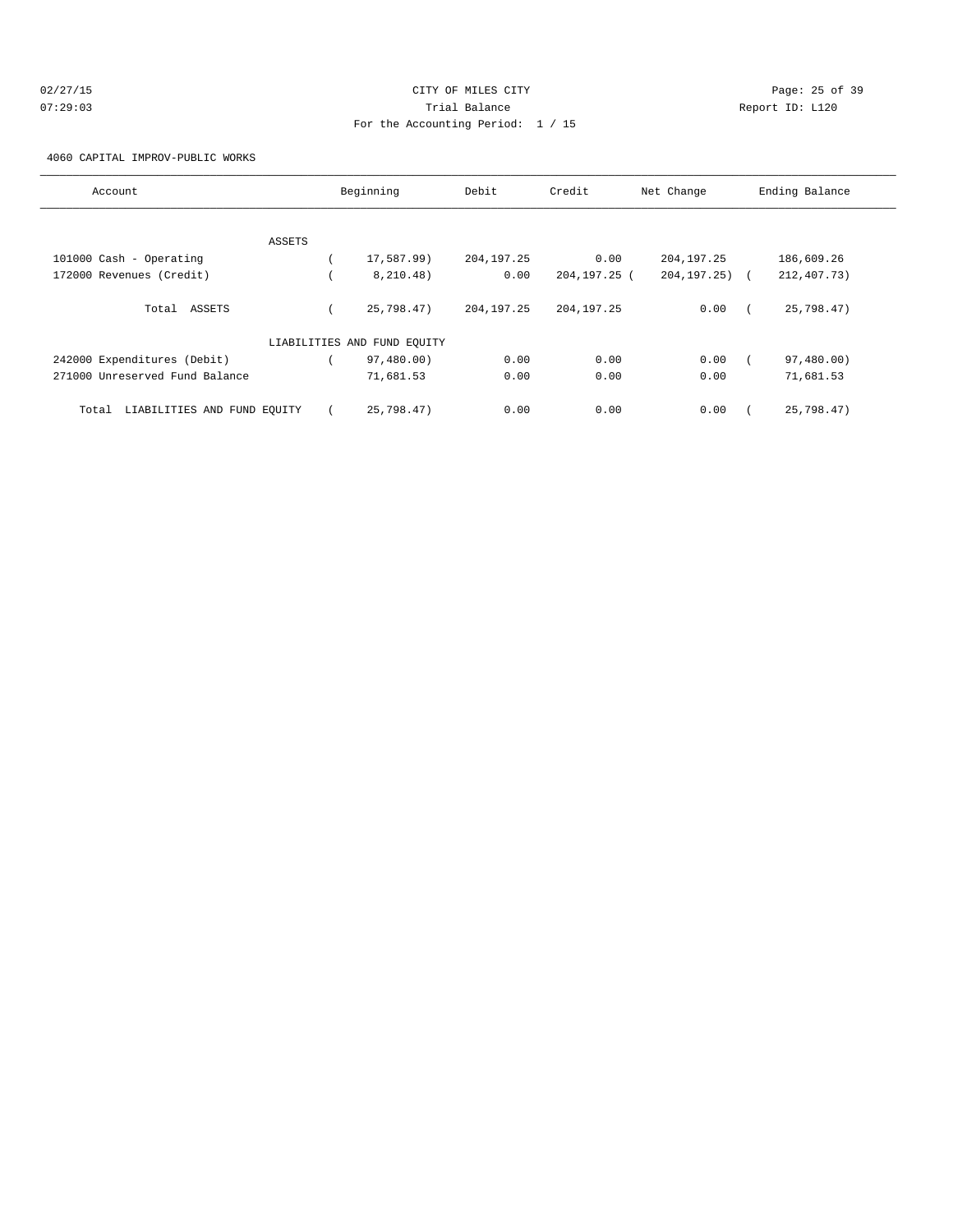## 02/27/15 **Page: 26 of 39** CITY OF MILES CITY **CITY Page: 26 of 39** 07:29:03 Trial Balance Report ID: L120 For the Accounting Period: 1 / 15

#### 5210 WATER UTILITY

| Account                                                   | Beginning                   | Debit      | Credit       | Net Change   | Ending Balance          |
|-----------------------------------------------------------|-----------------------------|------------|--------------|--------------|-------------------------|
|                                                           |                             |            |              |              |                         |
| ASSETS                                                    |                             |            |              |              |                         |
| 101000 Cash - Operating                                   | 1,550,807.94                | 285,617.56 | 118,158.79   | 167,458.77   | 1,718,266.71            |
| 101010 Deposit Cash                                       | 67,150.00                   | 6,150.00   | 450.00       | 5,700.00     | 72,850.00               |
| 102240 Cash - Replacement & Depreciation                  | 1,489,589.35                | 0.00       | 0.00         | 0.00         | 1,489,589.35            |
| 102250 Cash - System Devlopment Fees                      | 260,753.25                  | 0.00       | 0.00         | 0.00         | 260,753.25              |
| 102270 Cash - Curb Stop Replacement Fee                   | 217,608.15                  | 3,670.68   | 1,797.23     | 1,873.45     | 219,481.60              |
| 102312 RevBnd/CurYearDebt-DNRC/CarbonTank                 | 86,812.51                   | 11,454.38  | 68,477.50 (  | 57,023.12)   | 29,789.39               |
| 102313 RevBnd/CurYearDebt-DNRC/NE WtrLine                 | 76,380.87                   | 11,749.79  | 70,257.50 (  | 58,507.71)   | 17,873.16               |
| 102315 RevBnd/CurYearDebt-ARRA/NE Water Li                | 8,963.79                    | 1,493.96   | 8,978.75 (   | 7,484.79)    | 1,479.00                |
| 102322 RevBnd/Reserve-DNRC/CarbonTank                     | 153,009.00                  | 0.00       | 0.00         | 0.00         | 153,009.00              |
| 102323 RevBnd/Reserve-DNRC/NE WtrLine                     | 128,653.00                  | 0.00       | 0.00         | 0.00         | 128,653.00              |
| 102325 RevBnd/Reserve-ARRA B-NE Waterline                 | 18,245.00                   | 0.00       | 0.00         | 0.00         | 18,245.00               |
| 103000 Petty Cash                                         | 330.00                      | 0.00       | 0.00         | 0.00         | 330.00                  |
| 122000 Accounts Receivable                                | 153,300.36                  | 134,285.78 | 137,481.92 ( | 3, 196.14)   | 150,104.22              |
| 122020 Accounts Receivable-\$2.00 State Ass(              | 4.00)                       | 7,188.00   | 132.99       | 7,055.01     | 7,051.01                |
| 172000 Revenues (Credit)                                  | 1,085,347.43)               | 6,979.34   | 142,079.37 ( | 135,100.03)  | 1,220,447.46)           |
| 181000 Land                                               | 41,844.00                   | 0.00       | 0.00         | 0.00         | 41,844.00               |
| 182000 Buildings                                          | 22,997.00                   | 0.00       | 0.00         | 0.00         | 22,997.00               |
| 182100 Allowance for Depr - Buildings (Cre(               | 22,997.00)                  | 0.00       | 0.00         | 0.00         | 22,997.00)              |
| 186000 Machinery and Equipment                            | 378,485.70                  | 0.00       | 0.00         | 0.00         | 378,485.70              |
| 186100 Allowance for Depr - Machinery & Eq(               | 217,584.00)                 | 0.00       | 0.00         | 0.00         | 217,584.00)             |
| 188000 Const. Work in Progress-NE Wtr Line                | 1.42                        | 0.00       | 0.00         | 0.00         | 1.42                    |
| 189100 Source of Supply                                   | 3, 448, 234.49              | 0.00       | 0.00         | 0.00         | 3, 448, 234.49          |
| 189110 Allowance for Depreciation - Source(               | 432,197.00)                 | 0.00       | 0.00         | 0.00         | 432,197.00)<br>$\left($ |
| 189300 Treatment Plant                                    | 3,716,158.00                | 0.00       | 0.00         | 0.00         | 3,716,158.00            |
| 189310 Allowance for Depr - Treatment Plan( 1,781,483.00) |                             | 0.00       | 0.00         | 0.00         | (1, 781, 483.00)        |
| 189400 Transmission & Distribution                        | 12,951,364.97               | 0.00       | 0.00         | 0.00         | 12,951,364.97           |
| 189410 Allowance for Depr - Trans & Distri( 3,288,323.00) |                             | 0.00       | 0.00         | 0.00         | (3, 288, 323.00)        |
| Total ASSETS                                              | 17,942,753.37               | 468,589.49 | 547,814.05 ( | 79,224.56)   | 17,863,528.81           |
|                                                           | LIABILITIES AND FUND EQUITY |            |              |              |                         |
| 202000 Accounts Payable                                   | 0.00                        | 32,464.84  | 32, 464.84   | 0.00         | 0.00                    |
| 214000 Deposits Payable                                   | 66,999.50                   | 450.00     | 6,150.00     | 5,700.00     | 72,699.50               |
| 214010 Refunds Payable<br>$\left($                        | 530.79)                     | 183.65     | 183.65       | 0.00         | 530.79)                 |
| 231000 BONDS PAYABLE                                      | 4,983,000.00                | 0.00       | 0.00         | 0.00         | 4,983,000.00            |
| 238000 Other Post Employment Benefits                     | 28,280.00                   | 0.00       | 0.00         | 0.00         | 28,280.00               |
| 239000 Compensated Absences Payable                       | 80,052.00                   | 0.00       | 0.00         | 0.00         | 80,052.00               |
| 242000 Expenditures (Debit)<br>$\left($                   | 756,519.86)                 | 84,956.71  | 32.15 (      | 84,924.56) ( | 841, 444.42)            |
| 250300 Reserve Revenue Bond - Current Debt                | 323, 303.85                 | 0.00       | 0.00         | 0.00         | 323, 303.85             |
| 250500 Reserve - System Dev Fees                          | 171,098.25                  | 0.00       | 0.00         | 0.00         | 171,098.25              |
| 250600 Reserve for Replacement & Depreciat                | 1,351,889.30                | 0.00       | 0.00         | 0.00         | 1,351,889.30            |
| 272000 Unreserved Retained Earnings                       | 11,695,181.12               | 0.00       | 0.00         | 0.00         | 11,695,181.12           |
| Total LIABILITIES AND FUND EQUITY                         | 17,942,753.37               | 118,055.20 | 38,830.64 (  | 79,224.56)   | 17,863,528.81           |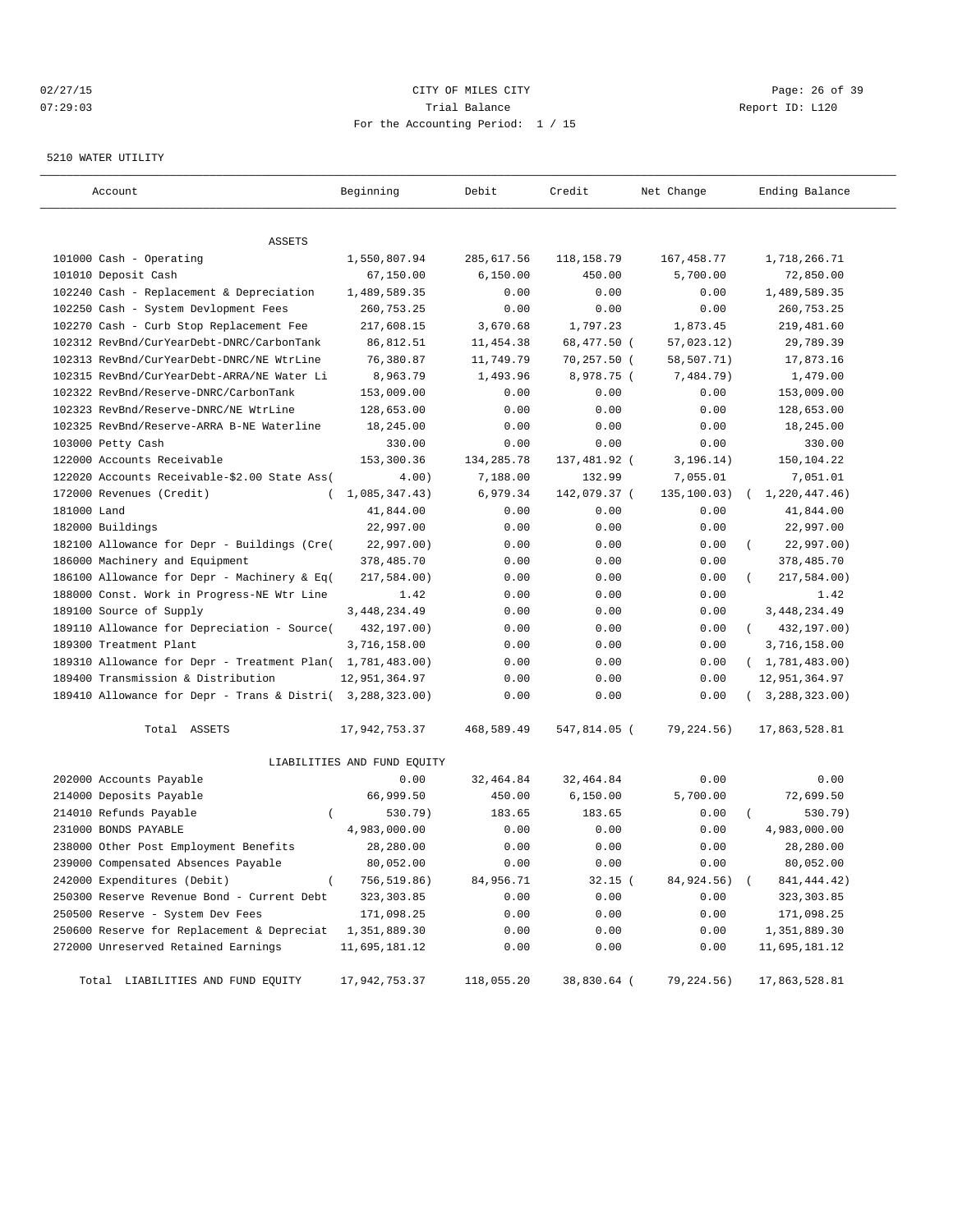## 02/27/15 **Page: 27 of 39** CITY OF MILES CITY **CITY Page: 27 of 39** 07:29:03 Trial Balance Report ID: L120 For the Accounting Period: 1 / 15

#### 5310 SEWER UTILITY

| Account                                     | Beginning                   | Debit        | Credit       | Net Change   | Ending Balance   |
|---------------------------------------------|-----------------------------|--------------|--------------|--------------|------------------|
|                                             |                             |              |              |              |                  |
| ASSETS                                      |                             |              |              |              |                  |
| 101000 Cash - Operating                     | 497, 152. 22                | 143,863.15   | 71,745.38    | 72, 117.77   | 569,269.99       |
| 102240 Cash - Replacement & Depreciation    | 195,098.39                  | 0.00         | 0.00         | 0.00         | 195,098.39       |
| 102250 Cash - System Devlopment Fees        | 131,850.91                  | 1,920.00     | 0.00         | 1,920.00     | 133,770.91       |
| 102280 WWtr Treatment Plant-Phase I Constr  | 575,694.46                  | 0.00         | 0.00         | 0.00         | 575,694.46       |
| 102316 RevBnd/CurYearDebt-Phase 1 Haynes L  | 150,828.94                  | 8,452.50     | 50,940.00 (  | 42,487.50)   | 108, 341.44      |
| 102390 REV BOND/RESERVE-Sewer Phase 1       | 101,735.00                  | 0.00         | 0.00         | 0.00         | 101,735.00       |
| 122000 Accounts Receivable                  | 105,540.78                  | 89,978.18    | 90,405.56 (  | 427.38)      | 105, 113.40      |
| 172000 Revenues (Credit)                    | 558,407.87)                 | 12.95        | 94,396.58 (  | 94, 383. 63) | 652,791.50)      |
| 181000 Land                                 | 2.00                        | 0.00         | 0.00         | 0.00         | 2.00             |
| 186000 Machinery and Equipment              | 600,909.18                  | 0.00         | 0.00         | 0.00         | 600,909.18       |
| 186100 Allowance for Depr - Machinery & Eq( | 344,225.00)                 | 0.00         | 0.00         | 0.00         | 344,225.00)      |
| 188000 Const. Work in Progress-NE Wtr Line  | 1,625,790.72                | 0.00         | 0.00         | 0.00         | 1,625,790.72     |
| 189300 Treatment Plant                      | 2,928,761.61                | 0.00         | 0.00         | 0.00         | 2,928,761.61     |
| 189310 Allowance for Depr - Treatment Plan( | 1,235,318.00)               | 0.00         | 0.00         | 0.00         | (1, 235, 318.00) |
| 189400 Transmission & Distribution          | 4,028,819.40                | 0.00         | 0.00         | 0.00         | 4,028,819.40     |
| 189410 Allowance for Depr - Trans & Distri( | 1,205,307.00)               | 0.00         | 0.00         | 0.00         | 1, 205, 307.00   |
| Total ASSETS                                | 7,598,925.74                | 244, 226. 78 | 307,487.52 ( | 63,260.74)   | 7,535,665.00     |
|                                             | LIABILITIES AND FUND EQUITY |              |              |              |                  |
| 202000 Accounts Payable                     | 0.00                        | 19,219.55    | 19,219.55    | 0.00         | 0.00             |
| 231300 Bonds Pay 1979 Issue                 | 1,396,000.00                | 0.00         | 0.00         | 0.00         | 1,396,000.00     |
| 238000 Other Post Employment Benefits       | 20,235.00                   | 0.00         | 0.00         | 0.00         | 20,235.00        |
| 239000 Compensated Absences Payable         | 58,969.00                   | 0.00         | 0.00         | 0.00         | 58,969.00        |
| 242000 Expenditures (Debit)                 | 585,192.09)                 | 63,292.88    | 32.14(       | 63, 260. 74) | 648, 452.83)     |
| 250500 Reserve - System Dev Fees            | 82,925.91                   | 0.00         | 0.00         | 0.00         | 82,925.91        |
| 250600 Reserve for Replacement & Depreciat  | 1,666,491.83                | 0.00         | 0.00         | 0.00         | 1,666,491.83     |
| 272000 Unreserved Retained Earnings         | 4,959,496.09                | 0.00         | 0.00         | 0.00         | 4,959,496.09     |
| LIABILITIES AND FUND EQUITY<br>Total        | 7,598,925.74                | 82,512.43    | 19,251.69 (  | 63, 260. 74) | 7,535,665.00     |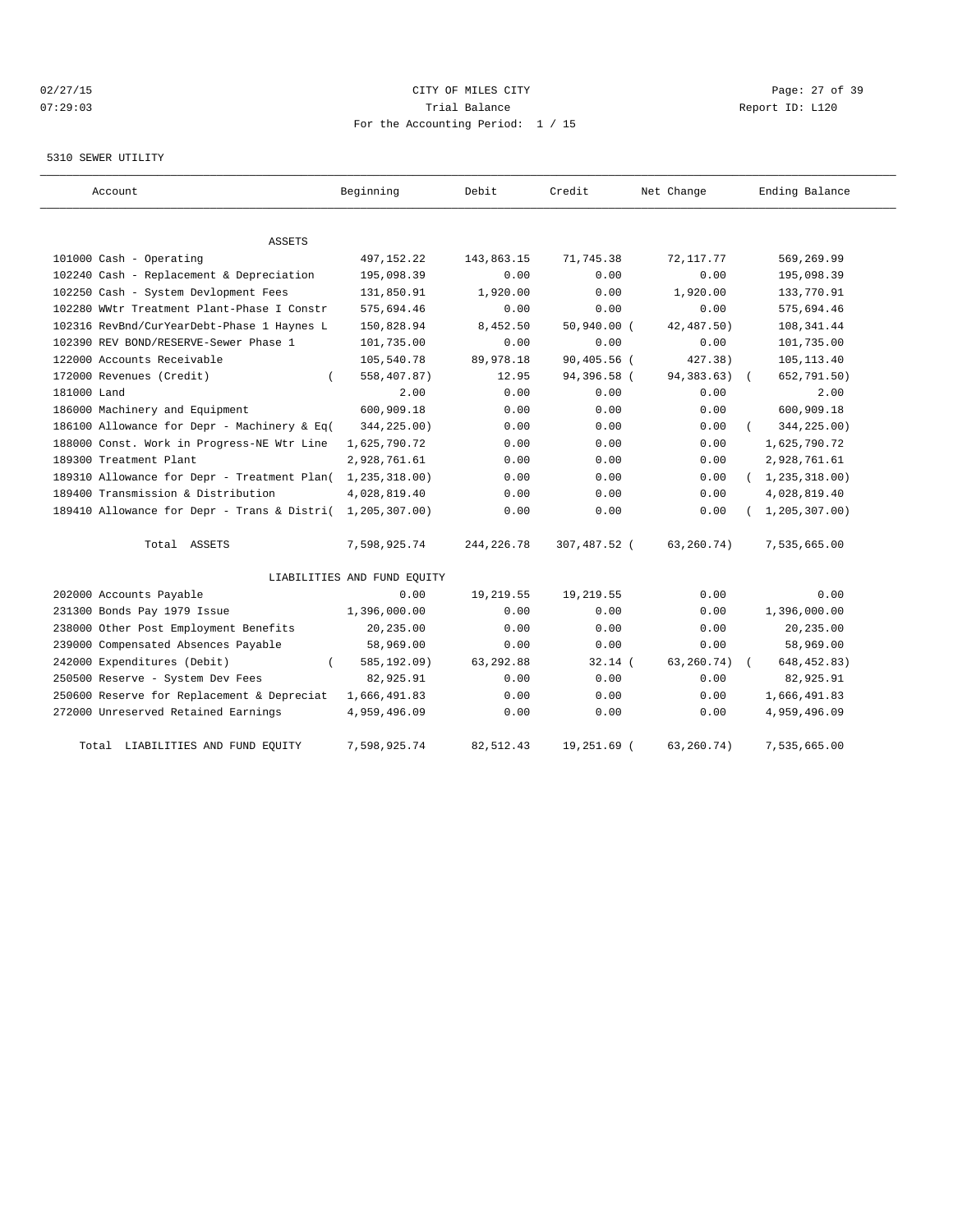## 02/27/15 **Page: 28 of 39** CITY OF MILES CITY **CITY Page: 28 of 39** 07:29:03 Trial Balance Report ID: L120 For the Accounting Period: 1 / 15

#### 5510 AMBULANCE FUND

| Account                                     | Beginning                   | Debit       | Credit       | Net Change    | Ending Balance            |
|---------------------------------------------|-----------------------------|-------------|--------------|---------------|---------------------------|
| <b>ASSETS</b>                               |                             |             |              |               |                           |
| 101000 Cash - Operating                     | 314, 257.30)                | 46,408.36   | 51,708.90 (  | $5,300.54)$ ( | 319,557.84)               |
| 113211 Taxes Receivable - Real 2011         | 19.68                       | 0.00        | 0.00         | 0.00          | 19.68                     |
| 113212 Taxes Receivable- Real 2012          | 0.43                        | 0.00        | 0.00         | 0.00          | 0.43                      |
| 113213 Tax Receivables Real-2013            | 28.41                       | 0.00        | 7.35(        | 7.35)         | 21.06                     |
| 113214 Taxes Receivable- Real 2014          | 2,978.46                    | 0.00        | $34.15$ (    | 34.15)        | 2,944.31                  |
| 115208 Taxes Receivable - Personal 2008     | 0.12                        | 0.00        | 0.00         | 0.00          | 0.12                      |
| 115214 Taxes Receivable Personal 2014       | 7.23                        | 0.00        | $3.45$ (     | 3.45)         | 3.78                      |
| 122000 Accounts Receivable                  | 237,370.87                  | 80,688.45   | 63,091.99    | 17,596.46     | 254,967.33                |
| 122100 Acct Receivable                      | 177, 105.67)                | 0.00        | 0.00         | 0.00          | 177, 105.67)              |
| 172000 Revenues (Credit)                    | 482, 212.41)                | 107.79      | 80,953.43 (  | 80,845.64)    | 563,058.05)<br>$\sqrt{2}$ |
| 186000 Machinery and Equipment              | 372,186.93                  | 0.00        | 0.00         | 0.00          | 372,186.93                |
| 186100 Allowance for Depr - Machinery & Eq( | 211, 306.00)                | 0.00        | 0.00         | 0.00          | 211, 306.00)              |
| Total ASSETS                                | 572,289.25)                 | 127,204.60  | 195,799.27 ( | 68,594.67) (  | 640,883.92)               |
|                                             | LIABILITIES AND FUND EQUITY |             |              |               |                           |
| 202000 Accounts Payable                     | 0.00                        | 23, 221. 22 | 23, 221. 22  | 0.00          | 0.00                      |
| 223100 Deferred Revenue - Real Prop Taxes   | 2,826.15                    | 41.50       | 0.00(        | 41.50)        | 2,784.65                  |
| 223200 Deferred Revenue - Pers Prop Taxes ( | 14.02)                      | 3.45        | 0.00(        | $3.45$ (      | 17.47)                    |
| 235000 CONTRACTS/NOTES/LOANS PAYABLE        | 65, 314.26                  | 0.00        | 0.00         | 0.00          | 65, 314.26                |
| 238000 Other Post Employment Benefits       | 16,024.00                   | 0.00        | 0.00         | 0.00          | 16,024.00                 |
| 239000 Compensated Absences Payable         | 27,037.00                   | 0.00        | 0.00         | 0.00          | 27,037.00                 |
| 242000 Expenditures (Debit)                 | 458,751.92)                 | 69, 311.60  | 761.88 (     | 68,549.72)    | 527, 301.64)              |
| 272000 Unreserved Retained Earnings         | 224,724.72)                 | 0.00        | 0.00         | 0.00          | 224,724.72)               |
| LIABILITIES AND FUND EQUITY<br>Total        | 572,289.25)                 | 92,577.77   | 23,983.10 (  | 68,594.67)    | 640,883.92)               |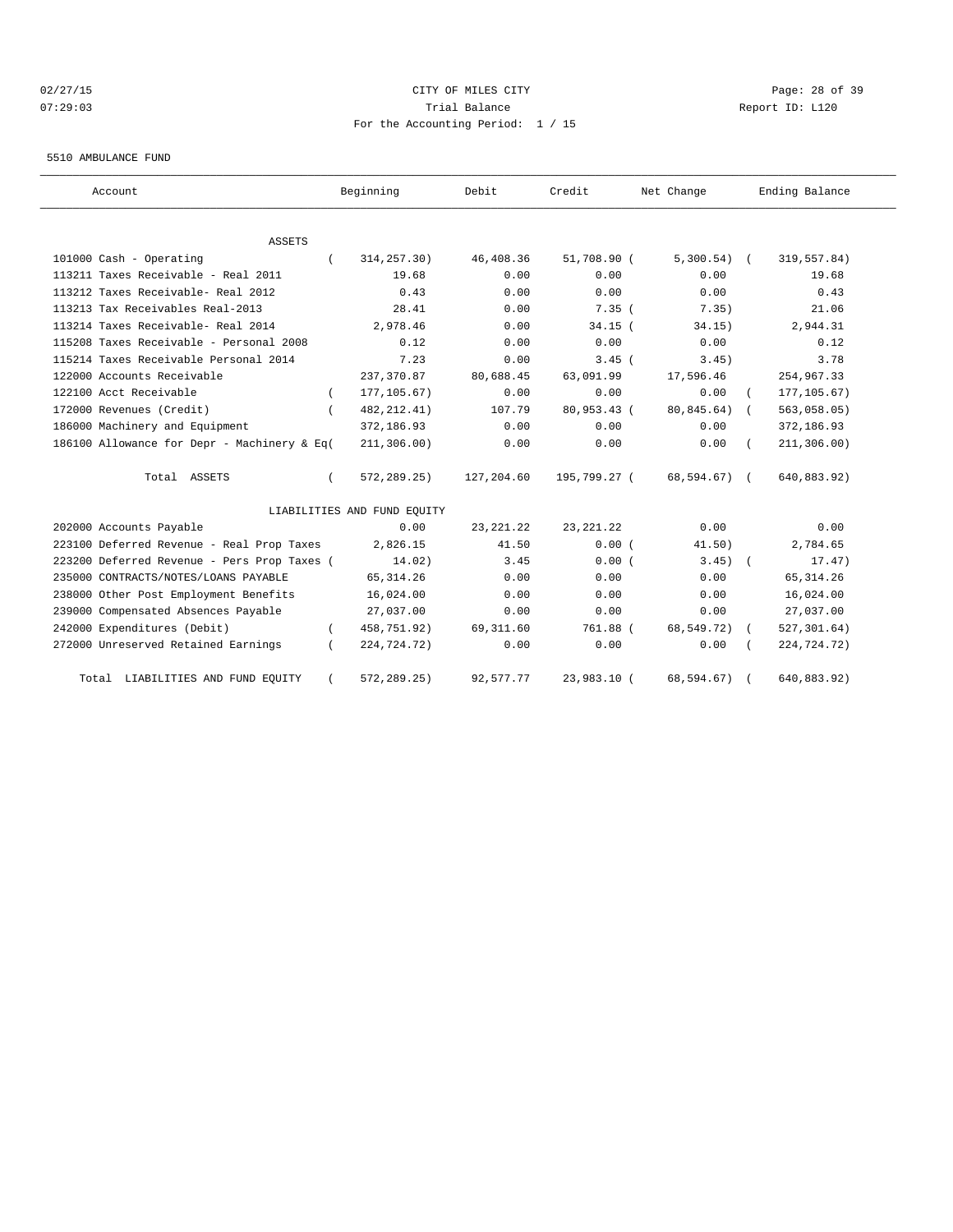## 02/27/15 **Page: 29 of 39** CITY OF MILES CITY **CITY Page: 29 of 39** 07:29:03 Trial Balance Report ID: L120 For the Accounting Period: 1 / 15

5610 AIRPORT OPERATING

| Account                                     | Beginning                   | Debit      | Credit        | Net Change   | Ending Balance |
|---------------------------------------------|-----------------------------|------------|---------------|--------------|----------------|
| <b>ASSETS</b>                               |                             |            |               |              |                |
| 101000 Cash - Operating                     | 42,980.08)                  | 22,860.29  | 28,648.46 (   | $5,788.17$ ( | 48,768.25)     |
| 101100 Cash-FAA Grant/St Loan-2008          | 6,748.74                    | 0.00       | 0.00          | 0.00         | 6,748.74       |
| 102230 Cash - Surplus/Credit Card Acct      | 8,878.02                    | 10,442.71  | 0.00          | 10,442.71    | 19,320.73      |
| 103000 Petty Cash                           | 100.00                      | 0.00       | 0.00          | 0.00         | 100.00         |
| 113211 Taxes Receivable - Real 2011         | 11.57                       | 0.00       | 0.00          | 0.00         | 11.57          |
| 113212 Taxes Receivable- Real 2012          | 0.65                        | 0.00       | 0.00          | 0.00         | 0.65           |
| 113213 Tax Receivables Real-2013            | 42.62                       | 0.00       | $11.03$ (     | 11.03)       | 31.59          |
| 113214 Taxes Receivable- Real 2014          | 4,467.69                    | 0.00       | $51.22$ (     | 51.22)       | 4, 416.47      |
| 115208 Taxes Receivable - Personal 2008     | 0.19                        | 0.00       | 0.00          | 0.00         | 0.19           |
| 115214 Taxes Receivable Personal 2014       | 10.85                       | 0.00       | $5.18$ (      | 5.18)        | 5.67           |
| 122000 Accounts Receivable                  | 0.00                        | 782.56     | 0.00          | 782.56       | 782.56         |
| 132000 Due From Government (Short Term)     | 83,213.00                   | 0.00       | 0.00          | 0.00         | 83, 213.00     |
| 141000 Prepaid Expense                      | 4,500.00                    | 0.00       | 0.00          | 0.00         | 4,500.00       |
| 172000 Revenues (Credit)<br>$\left($        | 391,596.93)                 | 0.00       | 33,303.00 (   | 33,303.00)   | 424,899.93)    |
| 181000 Land                                 | 19,983.00                   | 0.00       | 0.00          | 0.00         | 19,983.00      |
| 182000 Buildings                            | 677,537.00                  | 0.00       | 0.00          | 0.00         | 677,537.00     |
| 182100 Allowance for Depr - Buildings (Cre( | 337,537.00)                 | 0.00       | 0.00          | 0.00         | 337,537.00)    |
| 184000 Improvements Other Than Buildings    | 8,543,759.48                | 0.00       | 0.00          | 0.00         | 8,543,759.48   |
| 184100 Allowance for Depr - Imp Other Than( | 2, 207, 093.00              | 0.00       | 0.00          | 0.00         | 2, 207, 093.00 |
| 186000 Machinery and Equipment              | 836, 463.59                 | 0.00       | 0.00          | 0.00         | 836, 463.59    |
| 186100 Allowance for Depr - Machinery & Eq( | 313,582.00)                 | 0.00       | 0.00          | 0.00         | 313,582.00)    |
| 188000 Const. Work in Progress-NE Wtr Line  | 27,005.00                   | 0.00       | 0.00          | 0.00         | 27,005.00      |
| Total ASSETS                                | 6,919,932.39                | 34,085.56  | $62,018.89$ ( | 27,933.33)   | 6,891,999.06   |
|                                             | LIABILITIES AND FUND EQUITY |            |               |              |                |
| 202000 Accounts Payable                     | 0.00                        | 12,440.29  | 12,440.29     | 0.00         | 0.00           |
| 223100 Deferred Revenue - Real Prop Taxes   | 4,248.43                    | 62.25      | 0.00(         | 62, 25)      | 4,186.18       |
| 223200 Deferred Revenue - Pers Prop Taxes ( | 20.98)                      | 5.18       | 0.00(         | 5.18)        | 26.16)         |
| 235150 LTrm Pay/MT Aeronautics              | 19,684.00                   | 0.00       | 0.00          | 0.00         | 19,684.00      |
| 238000 Other Post Employment Benefits       | 7,870.00                    | 0.00       | 0.00          | 0.00         | 7,870.00       |
| 239000 Compensated Absences Payable         | 3,693.00                    | 0.00       | 0.00          | 0.00         | 3,693.00       |
| 242000 Expenditures (Debit)<br>$\left($     | 352,551.40)                 | 27,865.90  | 0.00(         | 27,865.90)   | 380, 417.30)   |
| 250600 Reserve for Replacement & Depreciat  | 18,913.67                   | 0.00       | 0.00          | 0.00         | 18,913.67      |
| 272000 Unreserved Retained Earnings         | 7,218,095.67                | 0.00       | 0.00          | 0.00         | 7,218,095.67   |
| Total LIABILITIES AND FUND EQUITY           | 6,919,932.39                | 40, 373.62 | 12,440.29 (   | 27,933.33)   | 6,891,999.06   |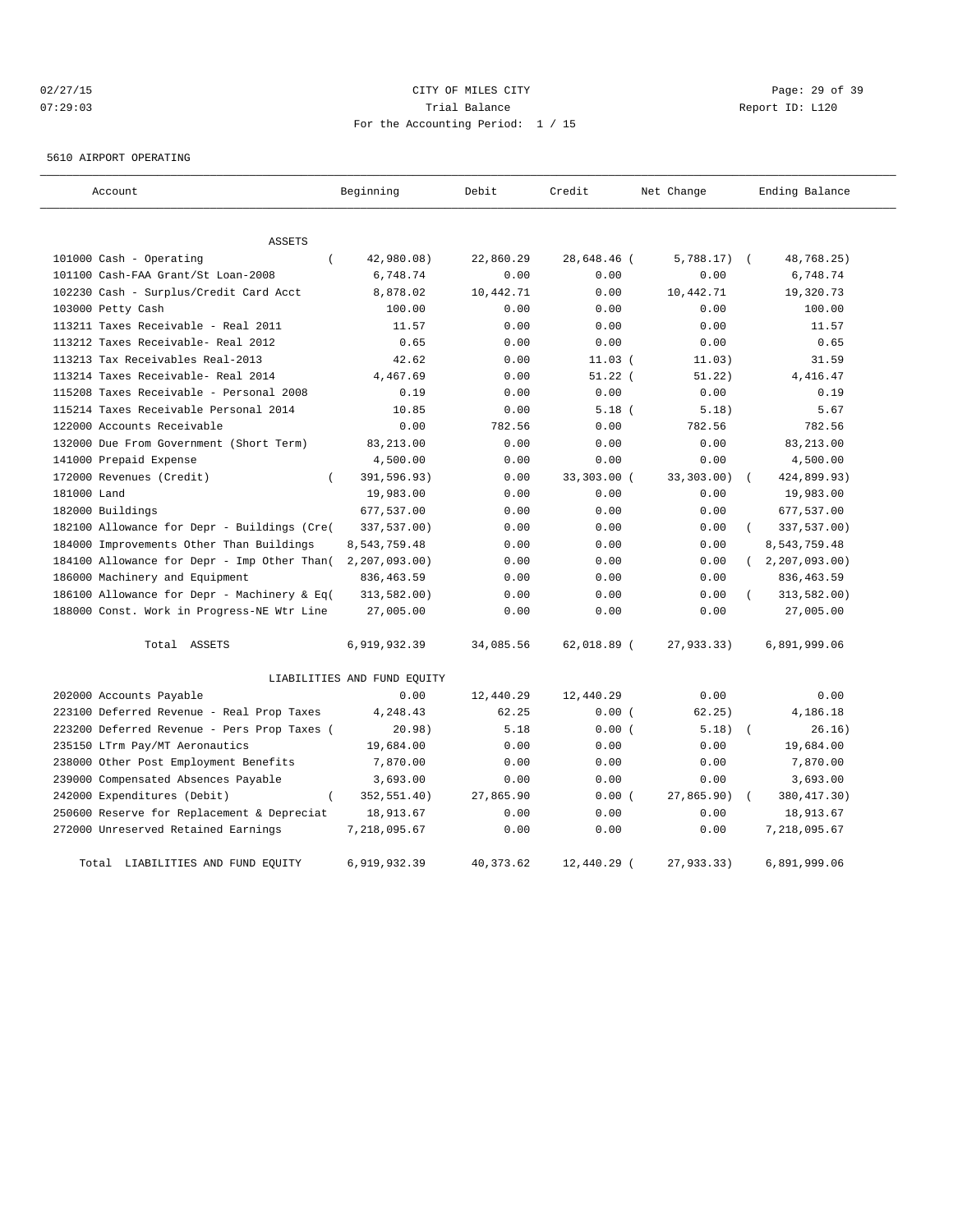## 02/27/15 **Page: 30 of 39** CITY OF MILES CITY **CITY Page: 30 of 39** 07:29:03 Trial Balance Report ID: L120 For the Accounting Period: 1 / 15

#### 6040 PUBLIC WORKS

| Account                              | Beginning                   | Debit     | Credit      | Net Change   | Ending Balance |
|--------------------------------------|-----------------------------|-----------|-------------|--------------|----------------|
|                                      |                             |           |             |              |                |
|                                      |                             |           |             |              |                |
| ASSETS                               |                             |           |             |              |                |
| 101000 Cash - Operating              | 130,871.28                  | 0.00      | 13,709.76 ( | 13,709.76)   | 117, 161.52    |
| 172000 Revenues (Credit)             | 76,770.63)                  | 0.00      | 0.00        | 0.00         | 76,770.63)     |
|                                      |                             |           |             |              |                |
| Total ASSETS                         | 54,100.65                   | 0.00      | 13,709.76 ( | 13,709.76)   | 40,390.89      |
|                                      |                             |           |             |              |                |
|                                      | LIABILITIES AND FUND EQUITY |           |             |              |                |
| 202000 Accounts Payable              | 0.00                        | 1,554.25  | 1,554.25    | 0.00         | 0.00           |
| 239000 Compensated Absences Payable  | 13,041.00                   | 0.00      | 0.00        | 0.00         | 13,041.00      |
| 242000 Expenditures (Debit)          | 72,042.58)                  | 13,709.76 | 0.00(       | 13,709.76) ( | 85,752.34)     |
| 271000 Unreserved Fund Balance       | 16,366.78                   | 0.00      | 0.00        | 0.00         | 16,366.78      |
| 272000 Unreserved Retained Earnings  | 96,735.45                   | 0.00      | 0.00        | 0.00         | 96,735.45      |
|                                      |                             |           |             |              |                |
| LIABILITIES AND FUND EQUITY<br>Total | 54,100.65                   | 15,264.01 | 1,554.25 (  | 13,709.76)   | 40,390.89      |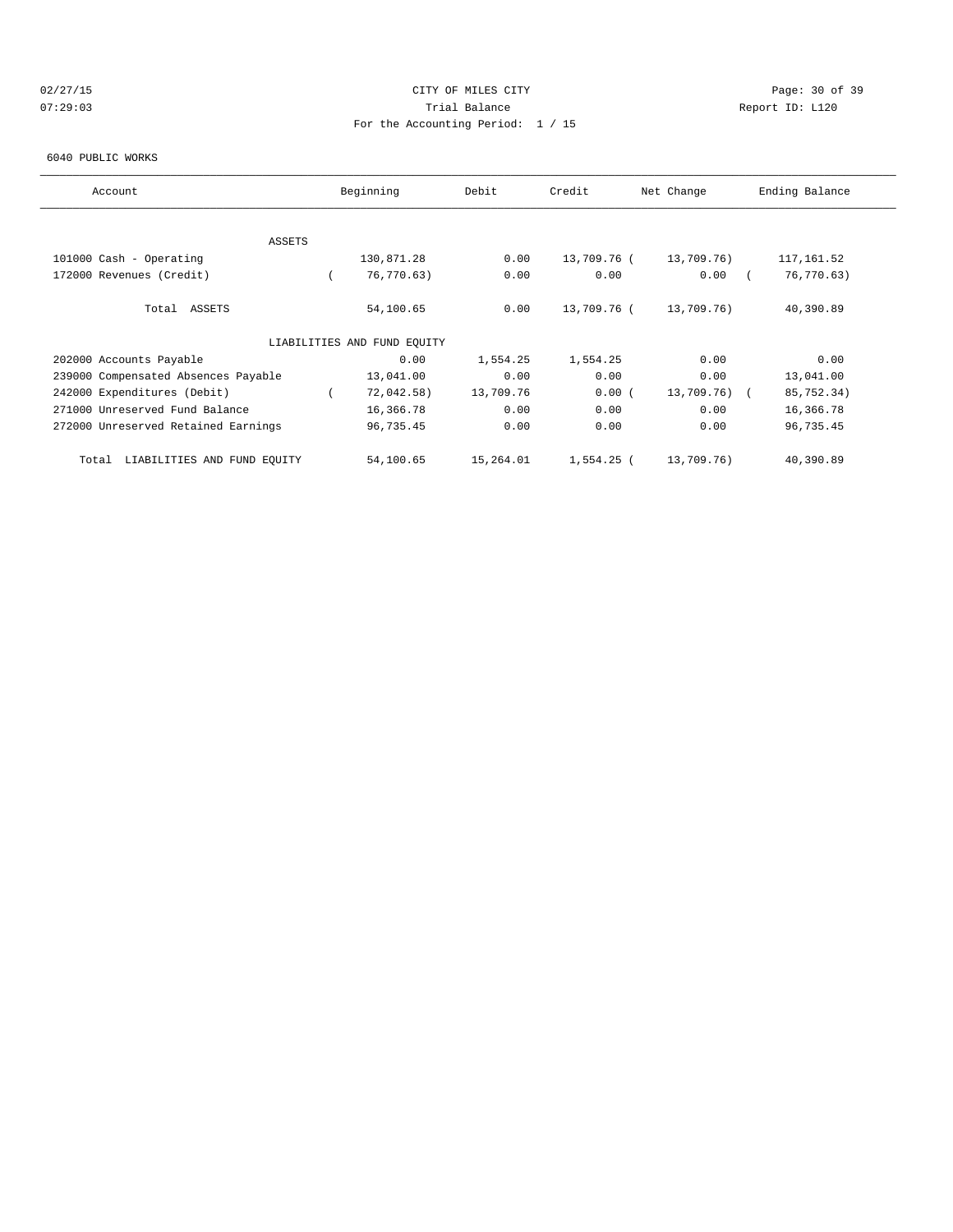## 02/27/15 **Page: 31 of 39** CITY OF MILES CITY **CITY Page: 31 of 39** 07:29:03 Trial Balance Report ID: L120 For the Accounting Period: 1 / 15

# 7370 TBID

| Account                              | Beginning                   | Debit     | Credit    | Net Change | Ending Balance |
|--------------------------------------|-----------------------------|-----------|-----------|------------|----------------|
|                                      |                             |           |           |            |                |
| ASSETS                               |                             |           |           |            |                |
| 101000 Cash - Operating              | 0.00                        | 11,416.00 | 11,416.00 | 0.00       | 0.00           |
|                                      |                             |           |           |            |                |
| Total ASSETS                         | 0.00                        | 11,416.00 | 11,416.00 | 0.00       | 0.00           |
|                                      | LIABILITIES AND FUND EQUITY |           |           |            |                |
| 202000 Accounts Payable              | 0.00                        | 11,416.00 | 11,416.00 | 0.00       | 0.00           |
| 212500 Due to Others                 | 0.00                        | 11,416.00 | 11,416.00 | 0.00       | 0.00           |
| LIABILITIES AND FUND EQUITY<br>Total | 0.00                        | 22,832.00 | 22,832.00 | 0.00       | 0.00           |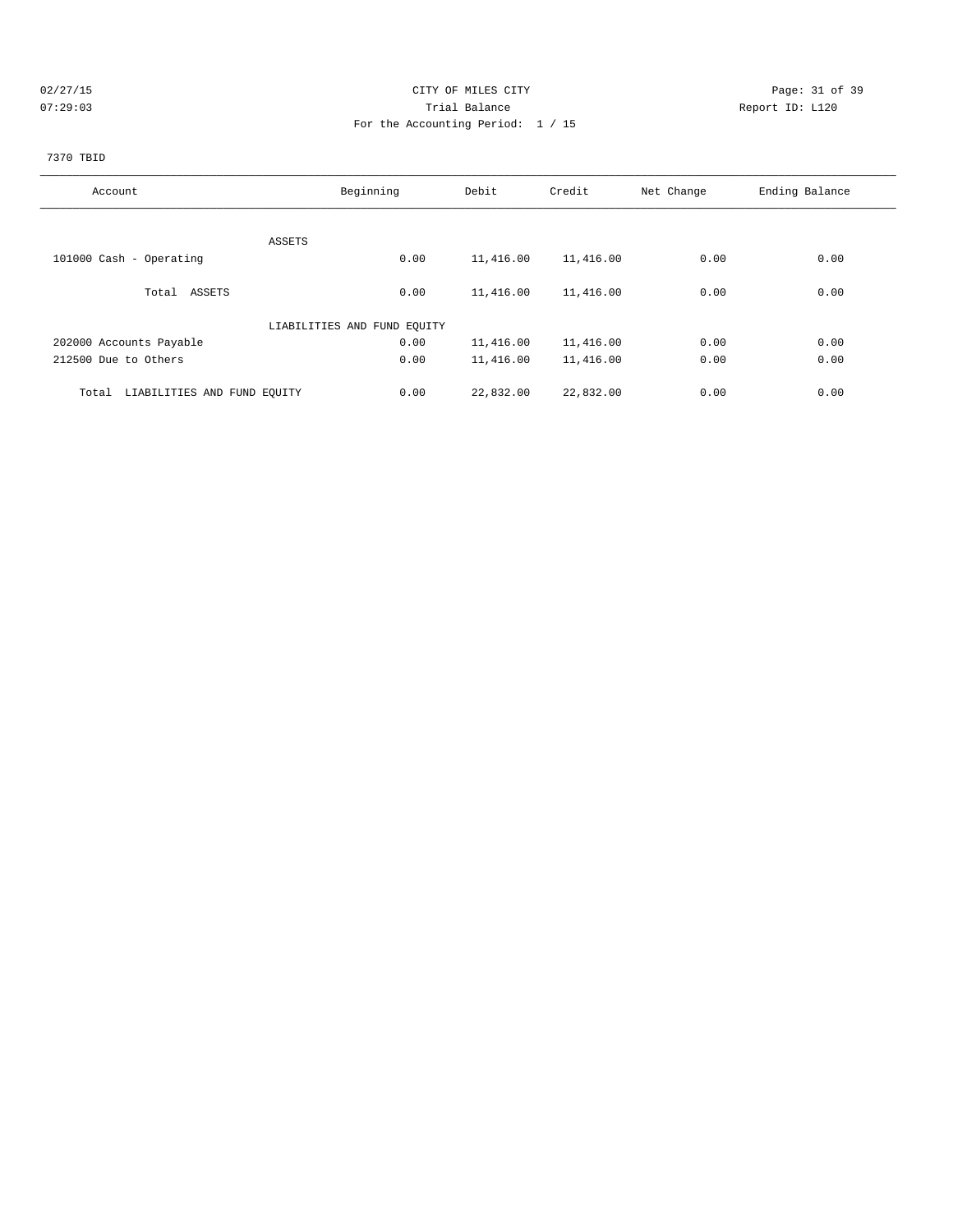| 02/27/15 | CITY OF MILES CITY                | Page: 32 of 39  |
|----------|-----------------------------------|-----------------|
| 07:29:03 | Trial Balance                     | Report ID: L120 |
|          | For the Accounting Period: 1 / 15 |                 |

7467 Law Enforcement Academy Surcharge

| Account                                   | Beginning                   | Debit  | Credit | Net Change | Ending Balance |
|-------------------------------------------|-----------------------------|--------|--------|------------|----------------|
| ASSETS                                    |                             |        |        |            |                |
| 101000 Cash - Operating                   | 0.00                        | 595.85 | 0.00   | 595.85     | 595.85         |
| Total<br>ASSETS                           | 0.00                        | 595.85 | 0.00   | 595.85     | 595.85         |
|                                           | LIABILITIES AND FUND EQUITY |        |        |            |                |
| 212200 Due to Federal, Soc Sec & Medicare | 0.00                        | 0.00   | 595.85 | 595.85     | 595.85         |
| LIABILITIES AND FUND EQUITY<br>Total      | 0.00                        | 0.00   | 595.85 | 595.85     | 595.85         |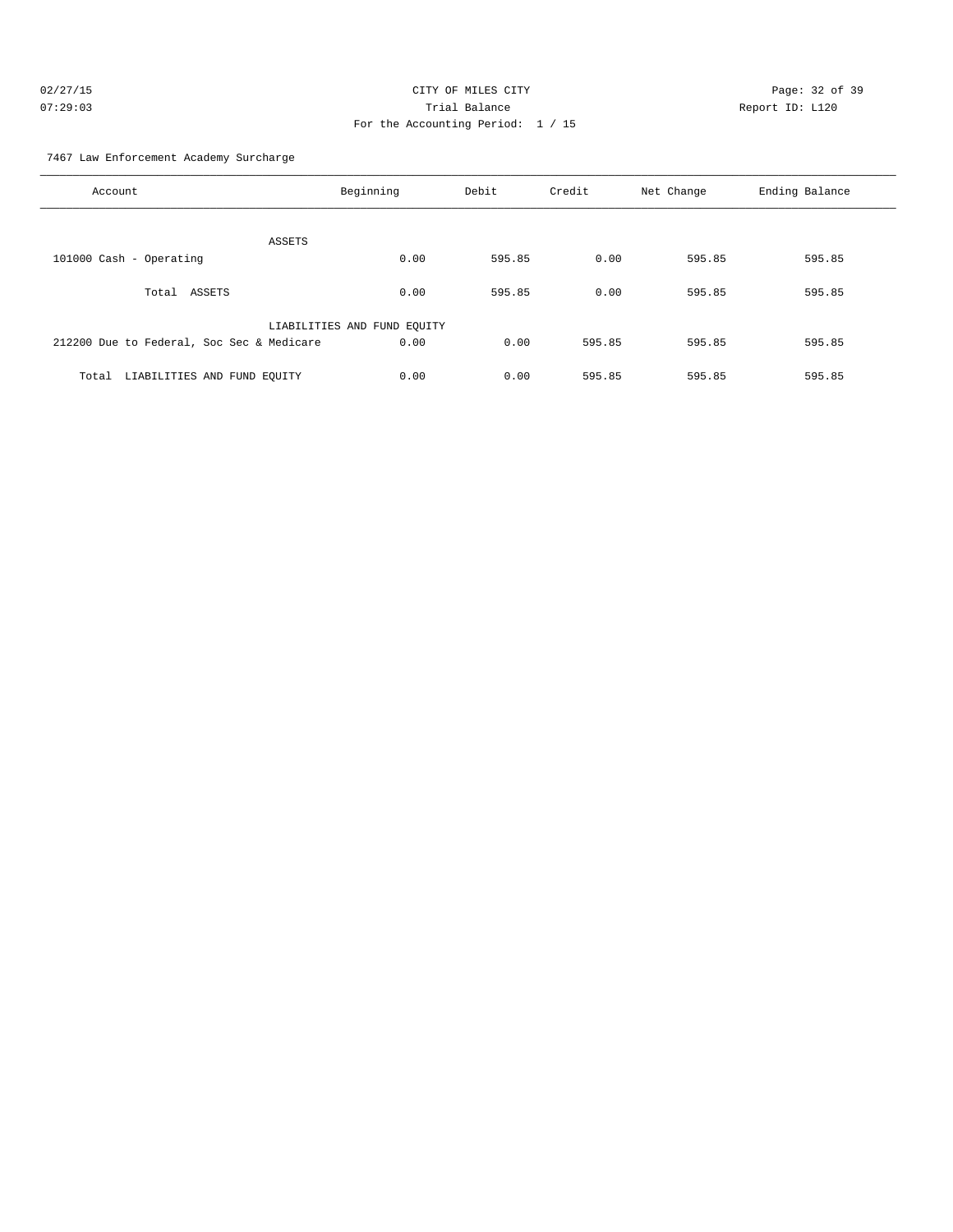| 02/27/15 | CITY OF MILES CITY                  | Page: 33 of 39  |
|----------|-------------------------------------|-----------------|
| 07:29:03 | Trial Balance                       | Report ID: L120 |
|          | For the Accounting Period: $1 / 15$ |                 |

7471 CIVIL LEGAL ASSIST/VICTIM DOM VIOLENCE PROG

| Account                              | Beginning                   | Debit  | Credit | Net Change | Ending Balance |
|--------------------------------------|-----------------------------|--------|--------|------------|----------------|
| <b>ASSETS</b>                        |                             |        |        |            |                |
| 101000 Cash - Operating              | 0.00                        | 789.00 | 0.00   | 789.00     | 789.00         |
| ASSETS<br>Total                      | 0.00                        | 789.00 | 0.00   | 789.00     | 789.00         |
|                                      | LIABILITIES AND FUND EQUITY |        |        |            |                |
| 212500 Due to Others                 | 0.00                        | 0.00   | 789.00 | 789.00     | 789.00         |
| LIABILITIES AND FUND EQUITY<br>Total | 0.00                        | 0.00   | 789.00 | 789.00     | 789.00         |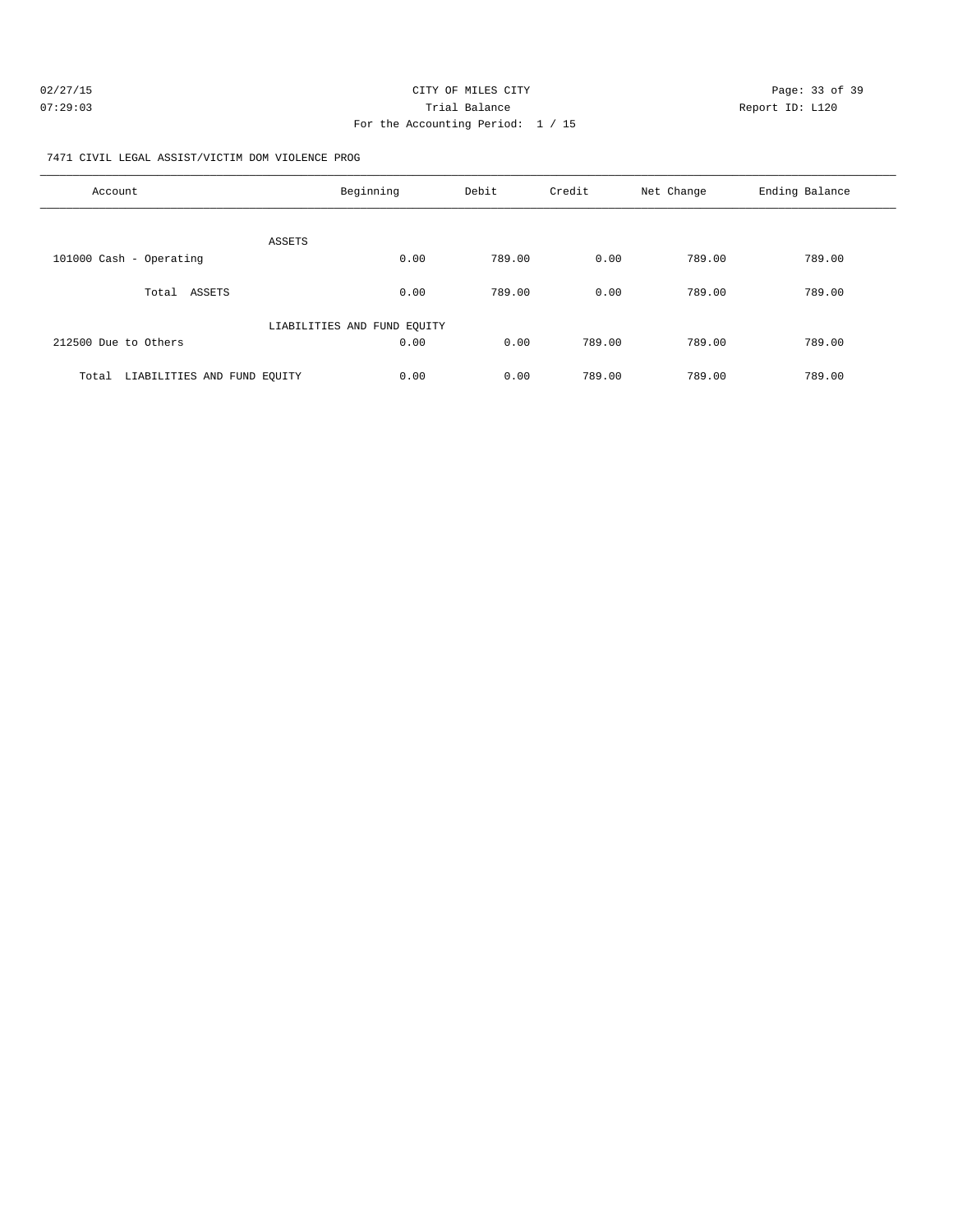## 02/27/15 **Page: 34 of 39** CITY OF MILES CITY **CITY Page: 34 of 39** 07:29:03 Trial Balance Report ID: L120 For the Accounting Period: 1 / 15

#### 7910 PAYROLL FUND

| Account                                   | Beginning                   | Debit       | Credit       | Net Change   | Ending Balance |  |
|-------------------------------------------|-----------------------------|-------------|--------------|--------------|----------------|--|
|                                           |                             |             |              |              |                |  |
| <b>ASSETS</b>                             |                             |             |              |              |                |  |
| 101000 Cash - Operating                   | 113,019.06                  | 453,384.61  | 481,572.56 ( | 28,187.95)   | 84,831.11      |  |
|                                           |                             |             |              |              |                |  |
| Total ASSETS                              | 113,019.06                  | 453,384.61  | 481,572.56 ( | 28,187.95)   | 84,831.11      |  |
|                                           |                             |             |              |              |                |  |
|                                           | LIABILITIES AND FUND EOUITY |             |              |              |                |  |
| 201000 Warrants Payable                   | 113,019.07                  | 125,712.83  | 82,369.68 (  | 43, 343. 15) | 69,675.92      |  |
| 212200 Due to Federal, Soc Sec & Medicare | 0.00                        | 67,431.79   | 67, 431.79   | 0.00         | 0.00           |  |
| 212202 Due to State Unemployment          | 0.01)                       | 0.00        | 1,494.81     | 1,494.81     | 1,494.80       |  |
| 212203 Due to Worker's Compensation       | 0.00                        | 0.00        | 13,660.39    | 13,660.39    | 13,660.39      |  |
| 212204 Due to State Income Tax            | 0.00                        | 14,732.00   | 14,732.00    | 0.00         | 0.00           |  |
| 212205 due to MPORS-GABA                  | 0.00                        | 12,430.56   | 12,430.56    | 0.00         | 0.00           |  |
| 212207 Due to AFLAC, AFLAC PRETAX         | 0.00                        | 429.63      | 429.63       | 0.00         | 0.00           |  |
| 212208 Due to Health Ins, Dental, Vision  | 0.00                        | 55,987.60   | 55,987.60    | 0.00         | 0.00           |  |
| 212209 Due to PERS Retirement             | 0.00                        | 33,103.77   | 33,103.77    | 0.00         | 0.00           |  |
| 212210 Due to FURS-GABA Retirement        | 0.00                        | 11,514.58   | 11,514.58    | 0.00         | 0.00           |  |
|                                           |                             |             |              |              |                |  |
| Total LIABILITIES AND FUND EQUITY         | 113,019.06                  | 321, 342.76 | 293,154.81 ( | 28, 187. 95) | 84,831.11      |  |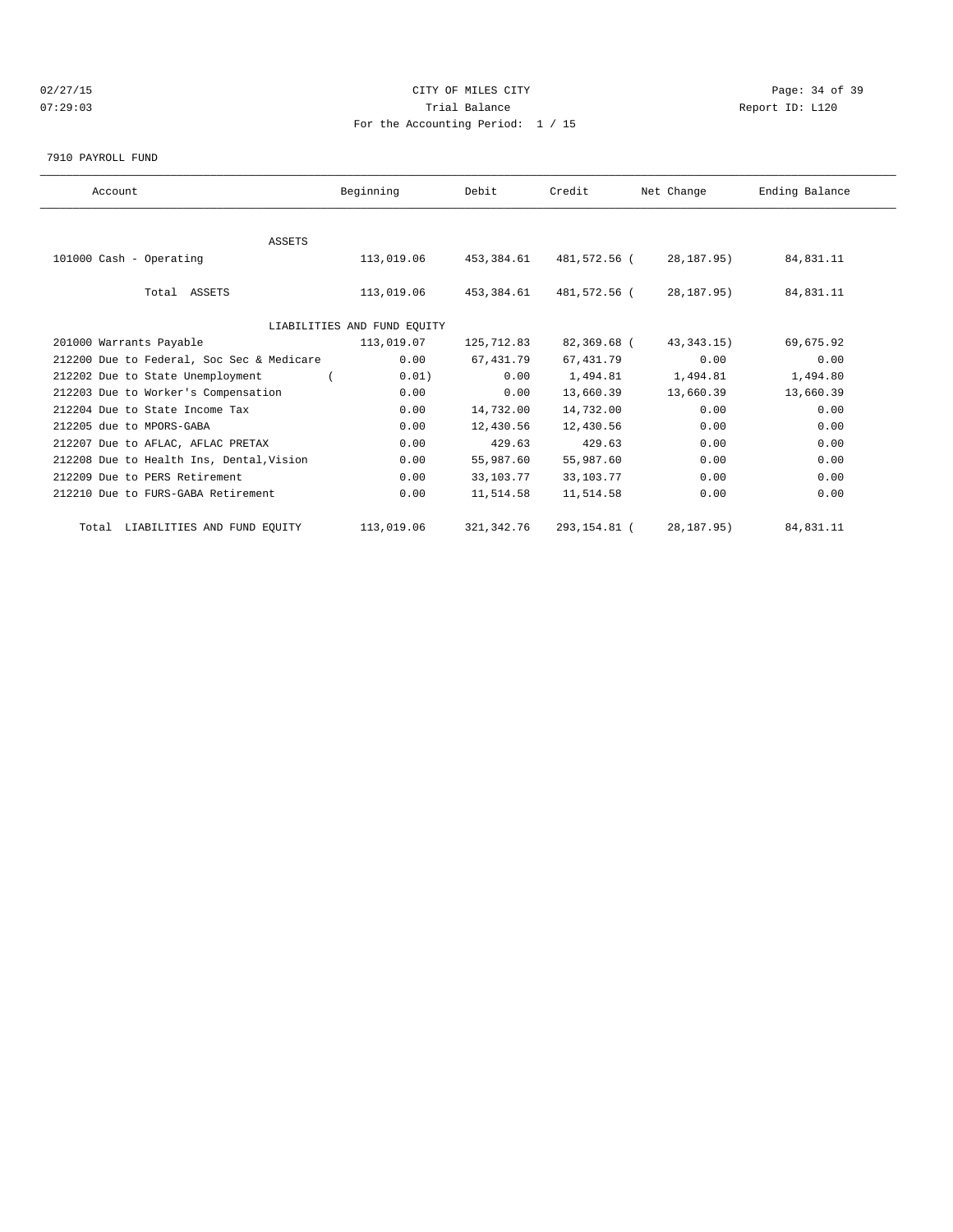| 02/27/1 |  |  |
|---------|--|--|
| N7:29:  |  |  |

## CITY OF MILES CITY CONTROL CONTROL CONTROL CONTROL CITY 07:29:03 Report ID: L120 For the Accounting Period: 1 / 15

#### 7930 CLAIMS FUND

| Account                              | Beginning                   | Debit      | Credit       | Net Change    | Ending Balance |
|--------------------------------------|-----------------------------|------------|--------------|---------------|----------------|
|                                      | ASSETS                      |            |              |               |                |
| 101000 Cash - Operating              | 353,485.66                  | 203,777.75 | 388,039.77 ( | 184,262.02)   | 169, 223.64    |
| Total ASSETS                         | 353,485.66                  | 203,777.75 | 388,039.77 ( | 184, 262, 02) | 169, 223.64    |
|                                      | LIABILITIES AND FUND EQUITY |            |              |               |                |
| 201000 Warrants Payable              | 353,485.66                  | 388,039.77 | 203,777.75 ( | 184, 262, 02) | 169, 223.64    |
| LIABILITIES AND FUND EQUITY<br>Total | 353,485.66                  | 388,039.77 | 203,777.75 ( | 184, 262, 02) | 169, 223.64    |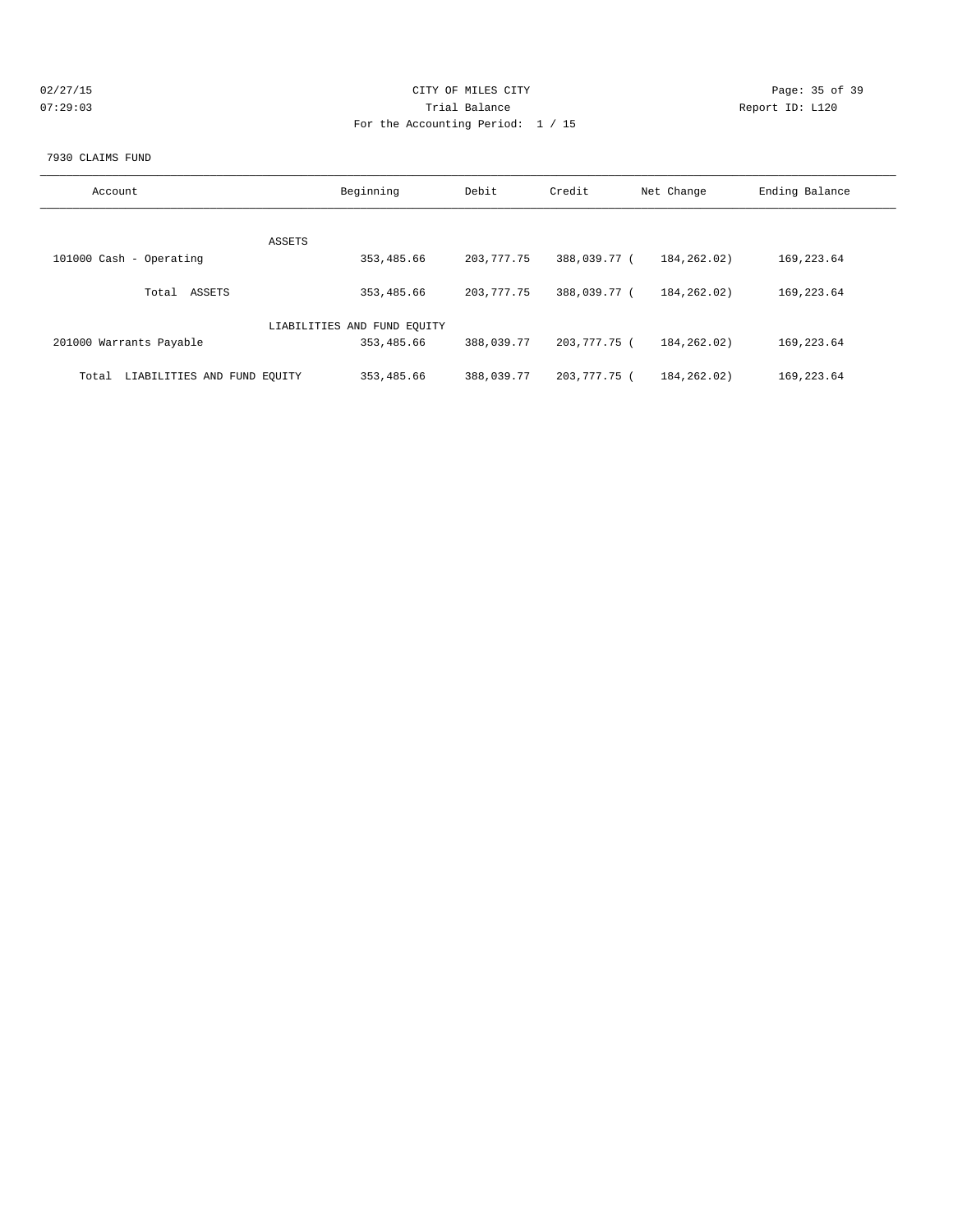## 02/27/15 **Page: 36 of 39** CITY OF MILES CITY **CITY Page: 36 of 39** 07:29:03 Trial Balance Report ID: L120 For the Accounting Period: 1 / 15

7980 CUSTER CO WATER & SEWER DISTRICT

| Account                                 | Beginning                   | Debit     | Credit    | Net Change | Ending Balance |  |
|-----------------------------------------|-----------------------------|-----------|-----------|------------|----------------|--|
|                                         |                             |           |           |            |                |  |
|                                         | ASSETS                      |           |           |            |                |  |
| 101000 Cash - Operating                 | 0.00                        | 10,771.09 | 10,771.09 | 0.00       | 0.00           |  |
| 122000 Accounts Receivable              | 11,958.47                   | 11,181.42 | 10,771.09 | 410.33     | 12,368.80      |  |
|                                         |                             |           |           |            |                |  |
| Total ASSETS                            | 11,958.47                   | 21,952.51 | 21,542.18 | 410.33     | 12,368.80      |  |
|                                         |                             |           |           |            |                |  |
|                                         | LIABILITIES AND FUND EQUITY |           |           |            |                |  |
| 202000 Accounts Payable                 | 0.00                        | 10,771.09 | 10,771.09 | 0.00       | 0.00           |  |
| 211020 Due to Custer Water & Sewer Dist | 11,958.47                   | 10,771.09 | 11,181.42 | 410.33     | 12,368.80      |  |
|                                         |                             |           |           |            |                |  |
| LIABILITIES AND FUND EQUITY<br>Total    | 11,958.47                   | 21,542.18 | 21,952.51 | 410.33     | 12,368.80      |  |
|                                         |                             |           |           |            |                |  |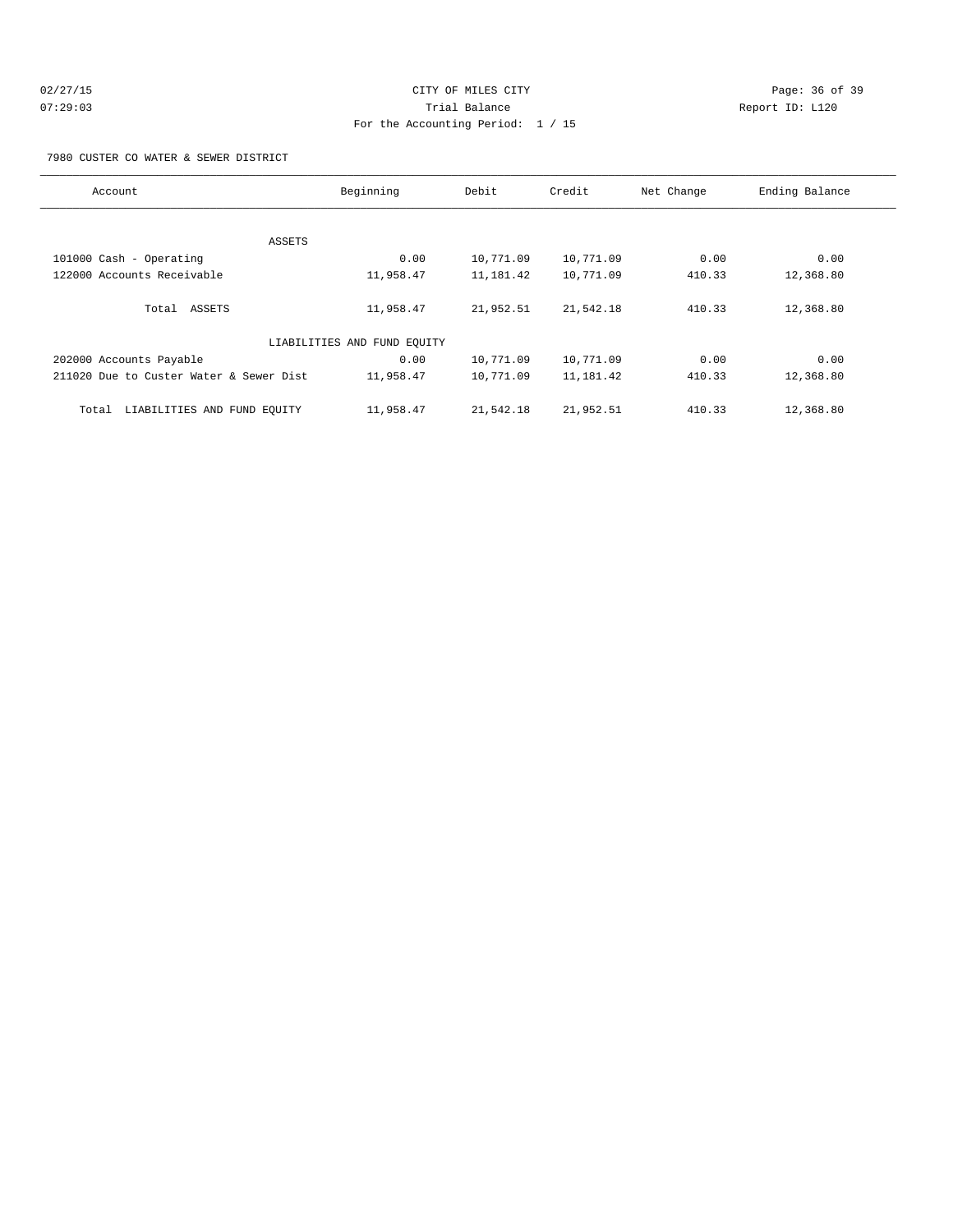| Page: 37 of 39  |
|-----------------|
| Report ID: L120 |
|                 |
|                 |

7981 Interest Clearing

| Account                              | Beginning                   | Debit    | Credit       | Net Change | Ending Balance |
|--------------------------------------|-----------------------------|----------|--------------|------------|----------------|
| ASSETS                               |                             |          |              |            |                |
| 101000 Cash - Operating              | 0.87                        | 1,071.74 | 1,072.61 (   | 0.87)      | 0.00           |
| ASSETS<br>Total                      | 0.87                        | 1,071.74 | $1,072.61$ ( | 0.87)      | 0.00           |
|                                      | LIABILITIES AND FUND EQUITY |          |              |            |                |
| 212500 Due to Others                 | 0.87                        | 1,072.61 | 1,071.74 (   | 0.87)      | 0.00           |
| LIABILITIES AND FUND EQUITY<br>Total | 0.87                        | 1,072.61 | 1,071.74 (   | 0.87)      | 0.00           |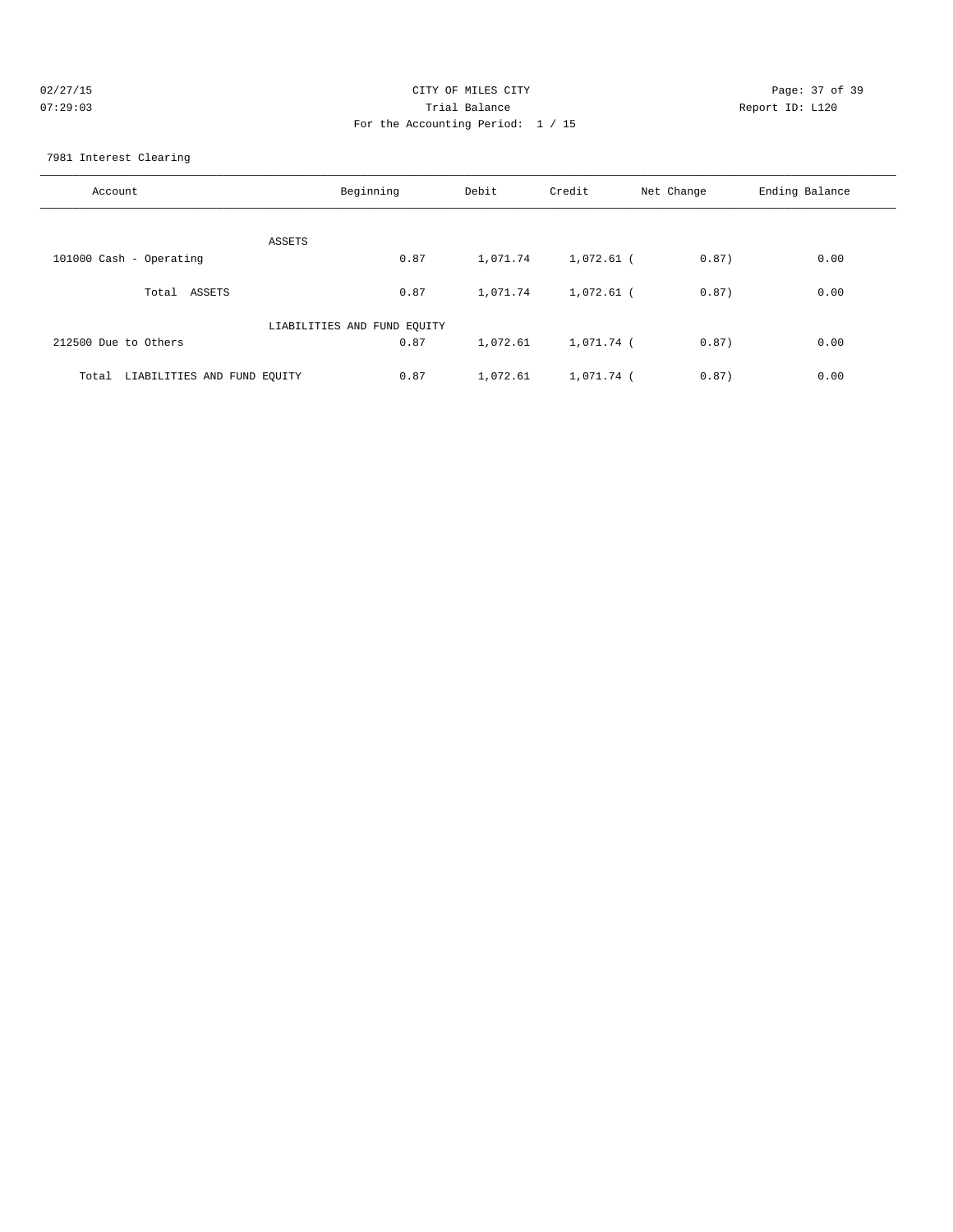## 02/27/15 **Page: 38 of 39** CITY OF MILES CITY **CITY Page: 38 of 39** 07:29:03 Trial Balance Report ID: L120 For the Accounting Period: 1 / 15

#### 9000 GENERAL FIXED ASSETS GROUP OF ACCOUNTS FUND

| Account                                                    | Beginning                   | Debit | Credit | Net Change | Ending Balance    |
|------------------------------------------------------------|-----------------------------|-------|--------|------------|-------------------|
| ASSETS                                                     |                             |       |        |            |                   |
| 181000 Land                                                | 526,599.00                  | 0.00  | 0.00   | 0.00       | 526,599.00        |
|                                                            | 1,986,836.00                | 0.00  | 0.00   | 0.00       |                   |
| 182000 Buildings                                           |                             |       |        |            | 1,986,836.00      |
| 182100 Allowance for Depr - Buildings (Cre(                | 684,991.00)                 | 0.00  | 0.00   | 0.00       | 684,991.00)       |
| 186000 Machinery and Equipment                             | 3,038,732.00                | 0.00  | 0.00   | 0.00       | 3,038,732.00      |
| 186100 Allowance for Depr - Machinery & Eq(                | 1,463,750.00                | 0.00  | 0.00   | 0.00       | (1, 463, 750.00)  |
| 187000 Infrastructure                                      | 33,670,108.00               | 0.00  | 0.00   | 0.00       | 33,670,108.00     |
| 187100 Allowance For Depreciation - Infras (16,321,771.00) |                             | 0.00  | 0.00   | 0.00       | (16, 321, 771.00) |
| Total ASSETS                                               | 20, 751, 763.00             | 0.00  | 0.00   | 0.00       | 20,751,763.00     |
|                                                            | LIABILITIES AND FUND EQUITY |       |        |            |                   |
| 280000 INVESTMENT IN GENERAL FIXED ASSETS                  | 20,751,763.00               | 0.00  | 0.00   | 0.00       | 20,751,763.00     |
| LIABILITIES AND FUND EOUITY<br>Total                       | 20,751,763.00               | 0.00  | 0.00   | 0.00       | 20, 751, 763.00   |